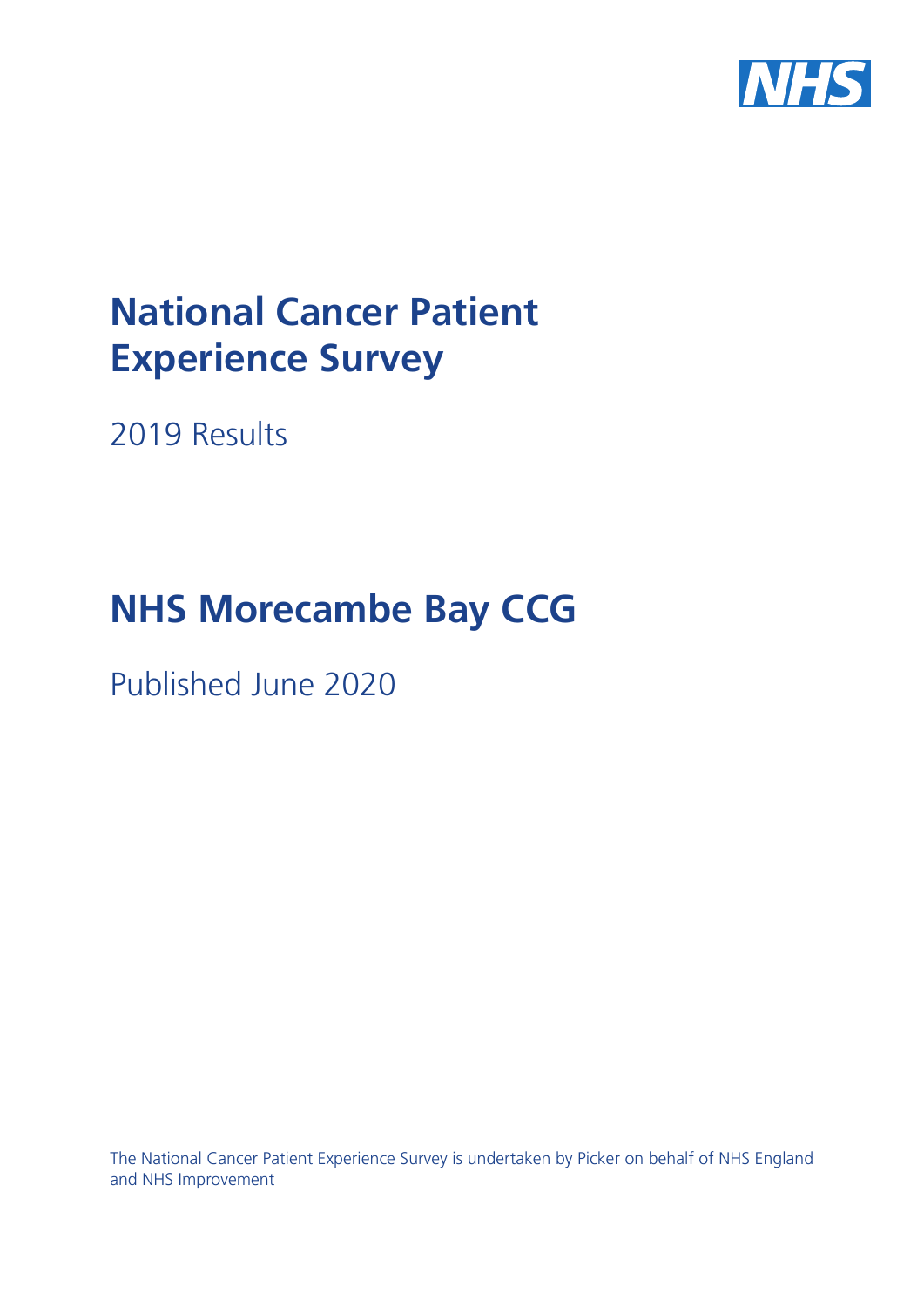# **Executive Summary** Case Mix Adjusted scores

#### **Cancer Dashboard Questions**

The following seven questions are included in phase 1 of the Cancer Dashboard developed by Public Health England and NHS England:

Q61. Patient's average rating of care scored from very poor to very good

| $\overline{0}$ | $\overline{2}$   | 3                                                             | 4 | 5 | 6 | 7 | 8   | 9 | 10                                                                                            |
|----------------|------------------|---------------------------------------------------------------|---|---|---|---|-----|---|-----------------------------------------------------------------------------------------------|
|                |                  |                                                               |   |   |   |   | 8.8 |   |                                                                                               |
| 2%             |                  |                                                               |   |   |   |   |     |   | Q18. Patient definitely involved as much as they wanted in decisions about care and treatment |
|                |                  |                                                               |   |   |   |   |     |   | Q19. Patient given the name of a CNS who would support them through their treatment           |
| 84%            |                  | Q20. Patient found it very or quite easy to contact their CNS |   |   |   |   |     |   |                                                                                               |
|                |                  |                                                               |   |   |   |   |     |   | Q39. Patient always felt they were treated with respect and dignity while in hospital         |
|                | leaving hospital |                                                               |   |   |   |   |     |   | Q41. Hospital staff told patient who to contact if worried about condition or treatment after |
| 59%            | treatment        |                                                               |   |   |   |   |     |   | Q55. General practice staff definitely did everything they could to support patient during    |

### **Questions Outside Expected Range**

|                                                                                                       |            | Case Mix Adjusted Scores   |                            |                   |
|-------------------------------------------------------------------------------------------------------|------------|----------------------------|----------------------------|-------------------|
|                                                                                                       | 2019 Score | Lower<br>Expected<br>Range | Upper<br>Expected<br>Range | National<br>Score |
| $\vert$ Q10. Patient told they could bring a family member or friend when first told they had cancer  | 84%        | 72%                        | 82%                        | 77%               |
| Q33. Patient had confidence and trust in all the ward nurses treating them                            | 80%        | 69%                        | 79%                        | 74%               |
| Q59. Patient felt length of time for attending clinics and appointments for cancer was about<br>right | 77%        | 63%                        | 75%                        | 69%               |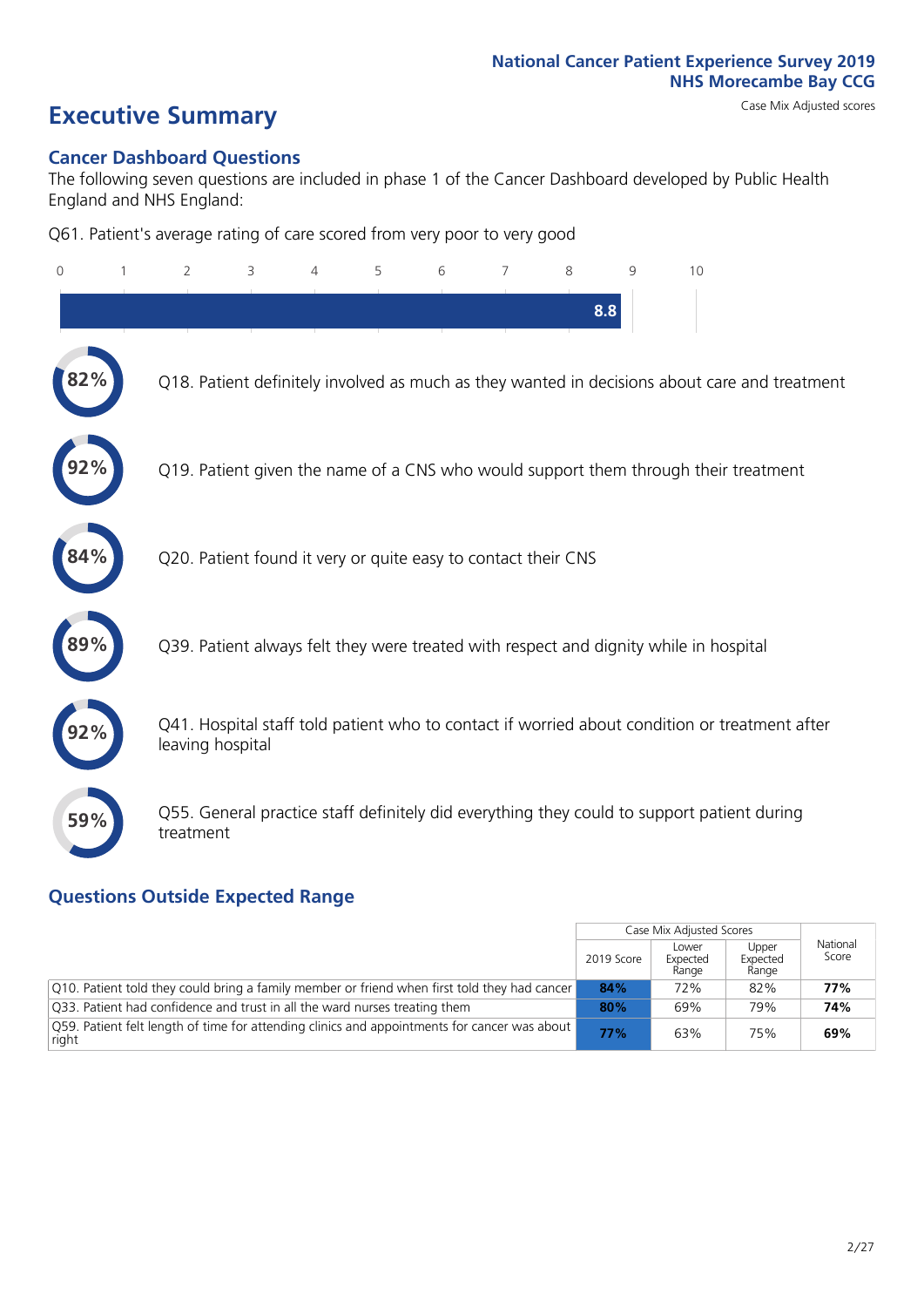# **Introduction**

The National Cancer Patient Experience Survey 2019 is the ninth iteration of the survey first undertaken in 2010. It has been designed to monitor national progress on cancer care; to provide information to drive local quality improvements; to assist commissioners and providers of cancer care; and to inform the work of the various charities and stakeholder groups supporting cancer patients.

The survey was overseen by a national Cancer Patient Experience Advisory Group. This Advisory Group set the principles and objectives of the survey programme and guided questionnaire development. The survey was commissioned and managed by NHS England. The survey provider, Picker, is responsible for designing, running and analysing the survey.

The 2019 survey involved 143 NHS Trusts. Out of 111,366 people, 67,858 people responded to the survey, yielding a response rate of 61%.

# **Methodology**

#### **Eligibility, eldwork and survey methods**

The sample for the survey included all adult (aged 16 and over) NHS patients, with a confirmed primary diagnosis of cancer, discharged from an NHS Trust after an inpatient episode or day case attendance for cancer related treatment in the months of April, May and June 2019. The fieldwork for the survey was undertaken between December 2019 and March 2020.

As in the previous four years, the survey used a mixed mode methodology. Questionnaires were sent by post, with two reminders where necessary, but also included an option to complete the questionnaire online. A Freephone helpline and email was available for respondents to opt out, ask questions about the survey, enable them to complete their questionnaire over the phone and provide access to a translation and interpreting facility for those whose first language was not English.

#### **Case-mix adjustment**

Both unadjusted and adjusted scores are presented in this report. Case-mix adjusted scores allows us to account for the impact that differing patient populations might have on results. By using the case-mix adjusted estimates we can obtain a greater understanding of how a CCG is performing given their patient population. The factors taken into account in this case-mix adjustment are gender, age, ethnic group, deprivation, and tumour group.

#### **Scoring methodology**

Fifty-two questions from the questionnaire are scored as these questions relate directly to patient experience. For all but one question (Q61), scores are presented as the percentage of positive responses out of all scored responses. For Q61, respondents rate their overall care on a scale of 0 to 10, of which the average was calculated for this question's presented score. The percentages in this report have been rounded to the nearest percentage point. Therefore, in some cases the figures do not appear to add up to 100%.

#### **Statistical significance**

In the reporting of 2019 results, appropriate statistical tests have been undertaken to identify unadjusted scores for which the change over time is 'statistically significant'. Thirty-seven scored questions in 2019 have been compared with those of 2018 and a statistically significant change between the two years has been reported where identified.

For the scored questions that are comparable beyond 2018, statistically significant change over the five years has also been reported where identified. A statistically significant difference means that the change in the result is very unlikely to have occurred by sampling variation.

#### **Suppression**

#### **Question-level suppression**

For scores where the base size per question is  $<$ 21, the score will be suppressed and replaced with an asterisk (\*). The base size will include neutral response options.

#### **Double suppression**

If any group within a particular sub-group breakdown (such as the tumour group breakdown) has <21 responses, then the figure for this particular group is suppressed and replaced with an asterisk (\*). If there is only one group within the sub-group breakdown that has <21 respondents, and is therefore suppressed, the group with the next lowest number of respondents is also supressed and replaced with an asterisk (\*) (regardless if it is greater than or less than 21).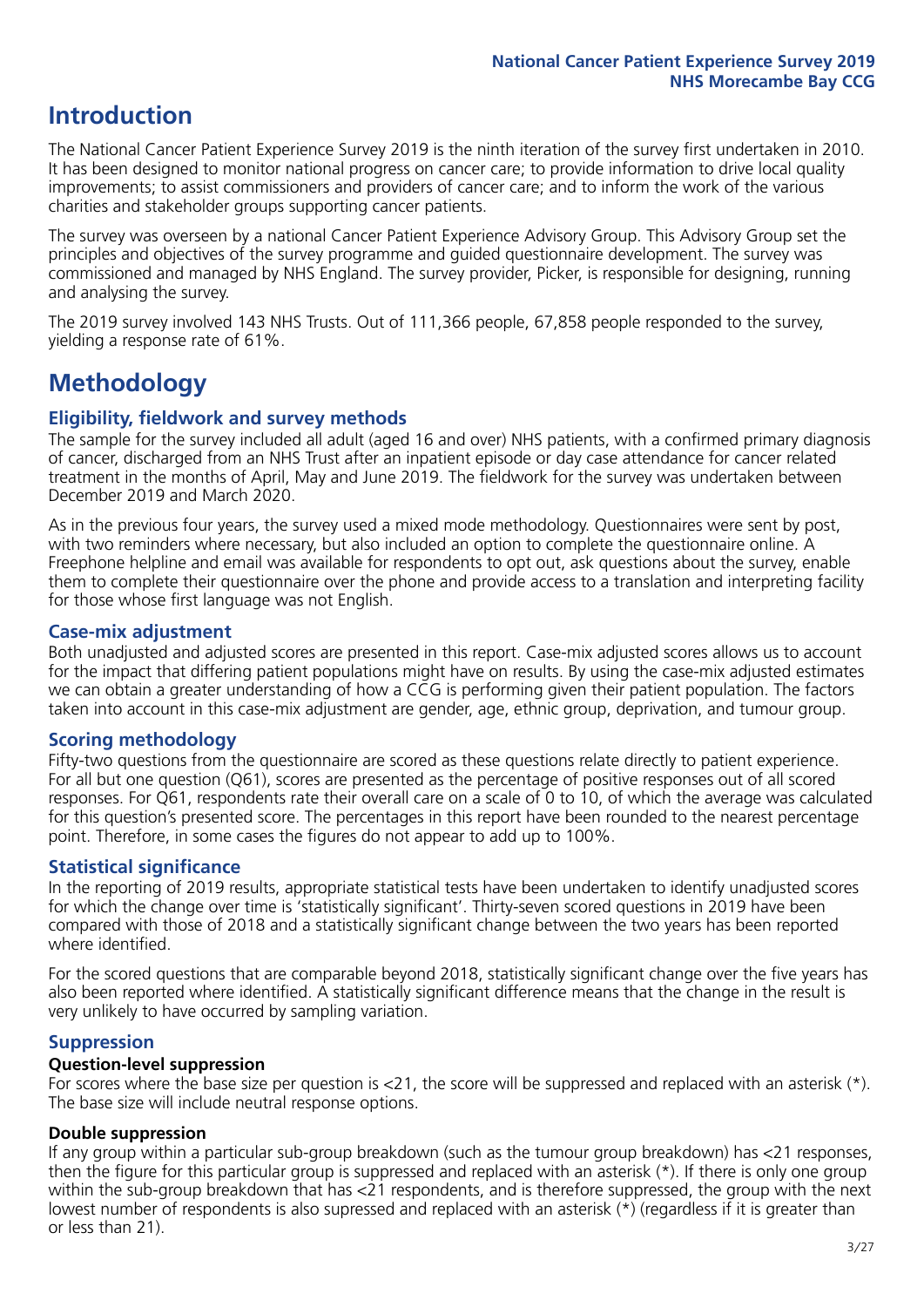# **Understanding the results**

This report shows how this CCG scored for each question in the survey, compared with national results and previous year's results. It is aimed at helping individual CCGs to understand their performance and identify areas for local improvement. Below is a description of the type of results presented within this report and how to understand them.

#### **Expected range charts**

The expected range charts in this report show a bar with the lowest and highest score received for each question nationally. Within this bar, an expected range is given (in grey) and a black diamond represents the actual score for this CCG.

CCGs whose score is above the upper limit of the expected range (in the dark blue) are positive outliers, with a score statistically significantly higher than the national mean. This indicates that the CCG performs better than what CCGs of the same size and demographics are expected to perform. The opposite is true if the score is below the lower limit of the expected range (in the light blue); these are negative outliers. For scores within the expected range (in the grey), the score is what we would expect given the CCG's size and demographics.

#### **Comparability tables**

The comparability tables show the 2018 and 2019 unadjusted scores for this CCG for each scored question. If there is a significant change from 2018 and 2019 or overall from 2015 to 2019, an arrow will be presented for the direction of change. The adjusted 2019 score will also be presented for each scored question along with the lower and upper expected range and national score. Scores above the upper limit of the expected range will be highlighted dark blue, scores below the lower limit of the expected range will be highlighted light blue, and scores within the lower and upper limit of the expected ranges will be highlighted grey.

#### **Tumour type tables**

The tumour type tables show the unadjusted scores for each scored question for each of the 13 tumour groups. The national score for that tumour group is also shown. Unadjusted scores for the same tumour type across different CCGs may not be comparable, as they do not account for the impact that differing patient populations might have on results. Central nervous system is abbreviated as 'CNS' and lower gastrointestinal tract is abbreviated as 'LGT' throughout this report.

#### **Year on year charts**

The year on year charts show five columns representing the unadjusted scores of the last five years (2015, 2016, 2017, 2018 and 2019) for each scored question.

#### **Notes on specific questions**

Following the development phase of the 2019 survey, several changes were made to the questionnaire. Six scored questions were amended (Q5, Q18, Q30, Q35, Q56 and Q60) and one non-scored question (Q29) was amended that impacted the comparability of questions Q30 to Q41. Of all questions changed or impacted by change, only Q60 is presented with historical comparisons; though the results should be interpreted with caution.

#### **Unadjusted data and case-mix adjusted data**

Unadjusted data should be used to see the actual responses from patients relating to the CCG. Case-mix adjusted data, together with expected ranges, should be used to understand whether the results are significantly higher or lower than national results taking account of the patient mix.

## **Further information**

This research was carried out in accordance with the international standard for organisations conducting social research (accreditation to ISO20252:2012; certificate number GB08/74322). The 2019 survey data has been produced and published in line with the Code of Practice for Official Statistics.

For more information on the methodology, please see the Technical Document. It can be viewed along with the 2019 questionnaire and survey quidance on the website at [www.ncpes.co.uk](https://www.ncpes.co.uk/supporting-documents). For all other outputs at National, Trust, CCG and Cancer Alliance level, please see the PDF reports, Excel tables and dashboards at [www.ncpes.co.uk.](https://www.ncpes.co.uk/current-results)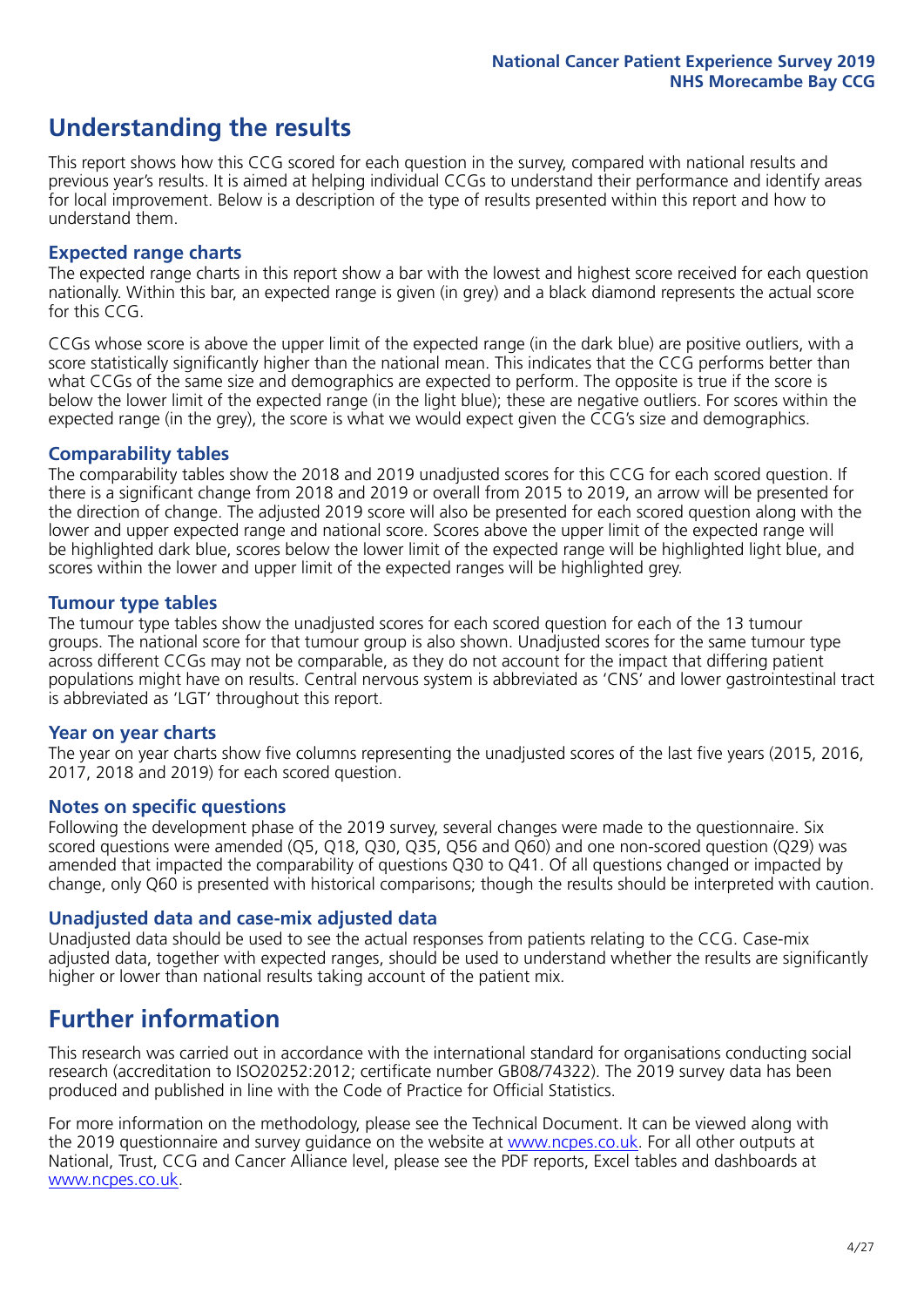### **Response Rate**

#### **Overall Response Rate**

684 patients responded out of a total of 1,079 patients, resulting in a response rate of 63%.

|          | Sample Size | Adjusted<br>Sample | Completed | Response Rate |
|----------|-------------|--------------------|-----------|---------------|
| CCG      | 1.152       | 1.079              | 684       | 63%           |
| National | 119,855     | 111.366            | 67.858    | 61%           |

#### **Respondents by Survey Type**

|                            | Number of<br>Respondents |
|----------------------------|--------------------------|
| Online                     | 57                       |
| Paper                      | 627                      |
| Phone                      |                          |
| <b>Translation Service</b> |                          |

#### **Respondents by Tumour Group**

|                      | Number of<br>Respondents |
|----------------------|--------------------------|
| <b>Brain / CNS</b>   | $\mathcal{P}$            |
| <b>Breast</b>        | 146                      |
| Colorectal / LGT     | 74                       |
| Gynaecological       | 18                       |
| Haematological       | 126                      |
| <b>Head and Neck</b> | 13                       |
| Lung                 | 47                       |
| Prostate             | 66                       |
| Sarcoma              | 8                        |
| Skin                 | 10                       |
| <b>Upper Gastro</b>  | 25                       |
| Urological           | 54                       |
| Other                | 95                       |

#### **Respondents by Age and Gender**

Respondents year of birth has been used to determine age. This information has been amalgamated into 8 age bands. The age and gender distribution for the CCG was as follows:

|        | Age 16-24 | Age 25-34 | Age 35-44 | Age 45-54 | Age 55-64 | Age 65-74 | Age 75-84 | Age 85+ | Total |
|--------|-----------|-----------|-----------|-----------|-----------|-----------|-----------|---------|-------|
| Male   |           |           |           | 14        | 45        | 142       | 105       | 16      | 329   |
| Female |           | ь         |           | 43        | 90        | 121       | 68        | 14      | 355   |
| Total  | $\Delta$  |           | 14        | 57        | 135       | 263       | 173       | 30      | 684   |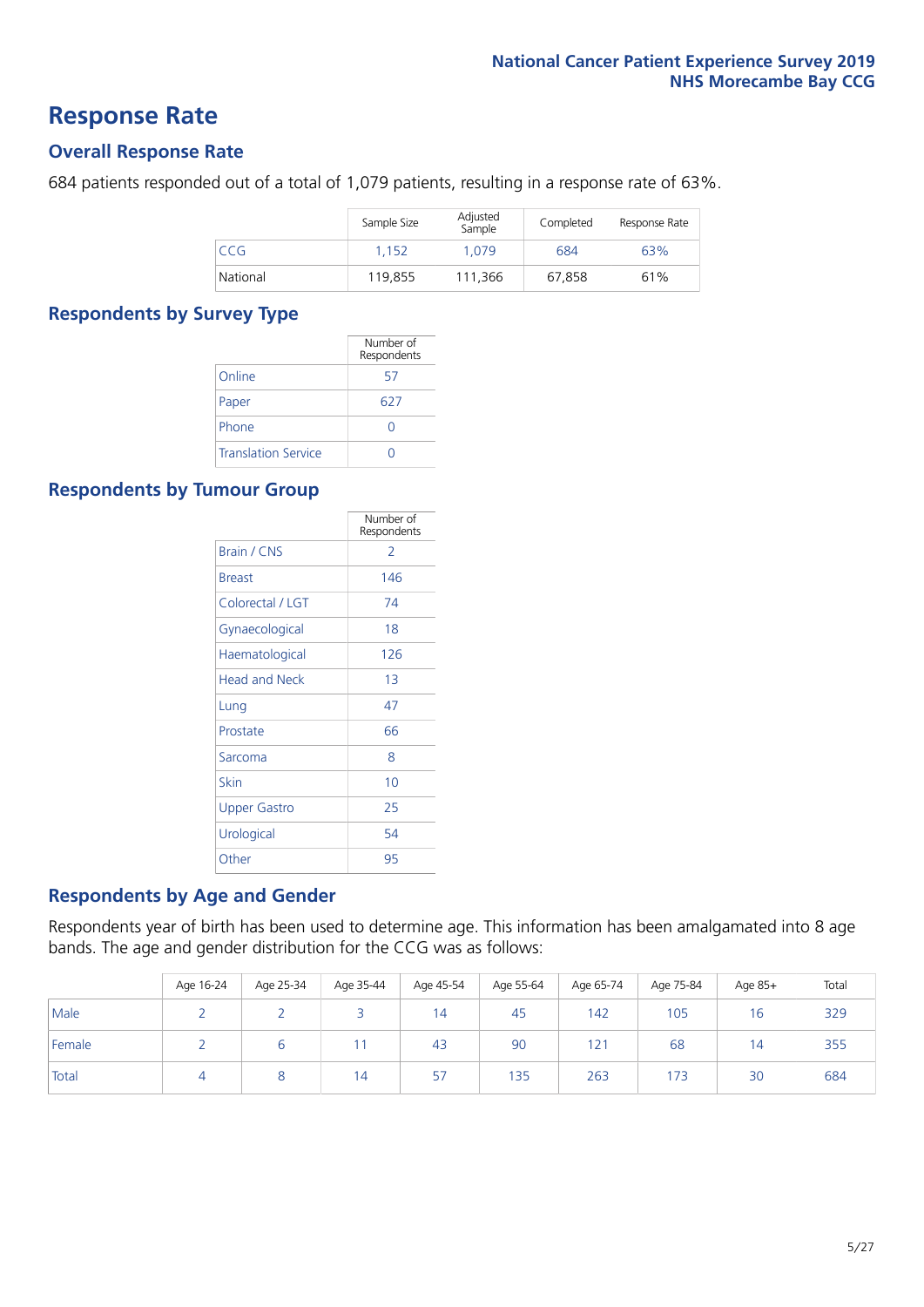# **Expected Range Charts**

| Lower Expected Range                                                                                    | Average |    |     |     |     | Upper Expected Range |     |     | Case Mix Adjusted Score |                        |     |          |
|---------------------------------------------------------------------------------------------------------|---------|----|-----|-----|-----|----------------------|-----|-----|-------------------------|------------------------|-----|----------|
| <b>SEEING YOUR GP</b>                                                                                   |         | 0% | 10% | 20% | 30% | 40%                  | 50% | 60% | 70%                     | 80%                    |     | 90% 100% |
| Q1. Saw GP once or twice before being told they needed to go to<br>hospital                             |         |    |     |     |     |                      |     |     |                         | 80%                    |     |          |
| Q2. Patient thought they were seen as soon as necessary                                                 |         |    |     |     |     |                      |     |     |                         | 84%                    |     |          |
| <b>DIAGNOSTIC TESTS</b>                                                                                 |         | 0% | 10% | 20% | 30% | 40%                  | 50% | 60% | 70%                     | 80%                    |     | 90% 100% |
| O5. Received all the information needed about the test                                                  |         |    |     |     |     |                      |     |     |                         |                        |     | 95%      |
| Q6. The length of time waiting for the test to be done was about<br>right                               |         |    |     |     |     |                      |     |     |                         |                        | 89% |          |
| Q7. Test results explained in completely understandable way                                             |         |    |     |     |     |                      |     |     |                         | 81%                    |     |          |
| <b>FINDING OUT WHAT WAS WRONG WITH YOU</b>                                                              |         | 0% | 10% | 20% | 30% | 40%                  | 50% | 60% | 70%                     | 80%                    |     | 90% 100% |
| Q10. Patient told they could bring a family member or friend when<br>first told they had cancer         |         |    |     |     |     |                      |     |     |                         | 84%<br>$ \diamondsuit$ |     |          |
| Q11. Patient felt they were told sensitively that they had cancer                                       |         |    |     |     |     |                      |     |     |                         | 83%                    |     |          |
| Q12. Patient completely understood the explanation of what was<br>wrong                                 |         |    |     |     |     |                      |     |     |                         | 76%                    |     |          |
| Q13. Patient given easy to understand written information about<br>the type of cancer they had          |         |    |     |     |     |                      |     |     | 72%                     |                        |     |          |
| <b>DECIDING THE BEST TREATMENT FOR YOU</b>                                                              |         | 0% | 10% | 20% | 30% | 40%                  | 50% | 60% | 70%                     | 80%                    |     | 90% 100% |
| Q14. Patient felt that treatment options were completely explained                                      |         |    |     |     |     |                      |     |     |                         | 83%                    |     |          |
| Q15. Patient felt possible side effects were definitely explained in<br>an understandable way           |         |    |     |     |     |                      |     |     | 73%                     |                        |     |          |
| Q16. Patient definitely given practical advice and support in dealing<br>with side effects of treatment |         |    |     |     |     |                      |     | 64% |                         |                        |     |          |
| Q17. Patient definitely told about side effects that could affect<br>them in the future                 |         |    |     |     |     |                      |     | 57% |                         |                        |     |          |
| Q18. Patient definitely involved as much as they wanted in<br>decisions about care and treatment        |         |    |     |     |     |                      |     |     |                         | 82%                    |     |          |
| <b>CLINICAL NURSE SPECIALIST (CNS)</b>                                                                  |         | 0% | 10% | 20% | 30% | 40%                  | 50% | 60% | 70%                     | 80%                    |     | 90% 100% |
| Q19. Patient given the name of a CNS who would support them<br>through their treatment                  |         |    |     |     |     |                      |     |     |                         |                        | 92% |          |
| Q20. Patient found it very or quite easy to contact their CNS                                           |         |    |     |     |     |                      |     |     |                         | 84%                    |     |          |
| Q21. Patient got understandable answers to important questions<br>all or most of the time               |         |    |     |     |     |                      |     |     |                         |                        | 90% |          |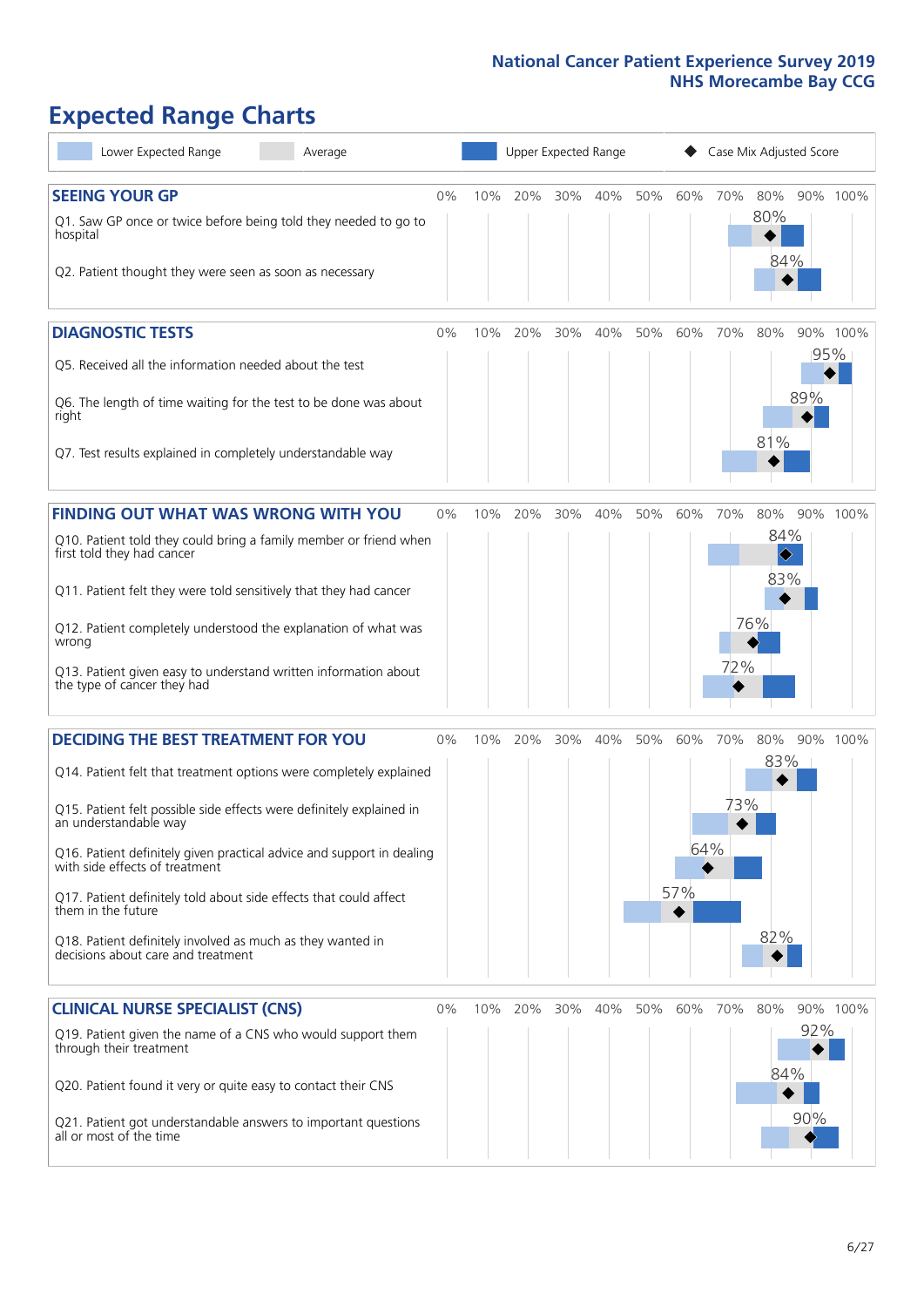# **Expected Range Charts**

| Lower Expected Range<br>Average                                                                                                                                                                                                                                                                                                    |    |     |     |     | Upper Expected Range |     |            |     | Case Mix Adjusted Score |                 |
|------------------------------------------------------------------------------------------------------------------------------------------------------------------------------------------------------------------------------------------------------------------------------------------------------------------------------------|----|-----|-----|-----|----------------------|-----|------------|-----|-------------------------|-----------------|
| <b>SUPPORT FOR PEOPLE WITH CANCER</b><br>Q22. Hospital staff gave information about support or self-help<br>groups for people with cancer<br>Q23. Hospital staff discussed or gave information about the impact<br>cancer could have on day to day activities<br>Q24. Hospital staff gave information on getting financial help or | 0% | 10% | 20% | 30% | 40%                  | 50% | 60%<br>64% | 70% | 80%<br>89%<br>82%       | 90% 100%        |
| possible benefits<br>Q25. Hospital staff told patient they could get free prescriptions                                                                                                                                                                                                                                            |    |     |     |     |                      |     |            |     | 84%                     |                 |
| <b>OPERATIONS</b>                                                                                                                                                                                                                                                                                                                  | 0% | 10% | 20% | 30% | 40%                  | 50% | 60%        | 70% | 80%                     | 90% 100%<br>96% |
| Q27. Beforehand, patient had all the information needed about the<br>operation<br>Q28. Afterwards, staff completely explained how operation had<br>gone in understandable way                                                                                                                                                      |    |     |     |     |                      |     |            |     | 80%                     |                 |
| <b>HOSPITAL CARE AS AN INPATIENT</b>                                                                                                                                                                                                                                                                                               | 0% | 10% | 20% | 30% | 40%                  | 50% | 60%        | 70% | 80%                     | 90% 100%        |
| Q30. Hospital staff didn't talk in front of patient as if patient wasn't<br>there<br>Q31. Patient had confidence and trust in all doctors treating them                                                                                                                                                                            |    |     |     |     |                      |     |            |     | 84%<br>84%              |                 |
| Q32. Patient's family or someone close definitely felt able to talk to<br>a doctor                                                                                                                                                                                                                                                 |    |     |     |     |                      |     |            | 75% |                         |                 |
| Q33. Patient had confidence and trust in all the ward nurses<br>treating them                                                                                                                                                                                                                                                      |    |     |     |     |                      |     |            |     | 80%                     |                 |
| Q34. Patient thought there were always or nearly always enough<br>nurses on duty to care for them                                                                                                                                                                                                                                  |    |     |     |     |                      |     |            | 67% |                         |                 |
| Q35. All hospital staff asked patient what name they prefer to be<br>called by                                                                                                                                                                                                                                                     |    |     |     |     |                      |     |            | 73% |                         |                 |
| Q36. Patient always given enough privacy when discussing<br>condition or treatment                                                                                                                                                                                                                                                 |    |     |     |     |                      |     |            |     | 81%                     |                 |
| Q37. Patient definitely found hospital staff to discuss worries or<br>fears during their inpatient visit                                                                                                                                                                                                                           |    |     |     |     |                      | 54% |            |     |                         |                 |
| Q38. Hospital staff definitely did everything they could to help<br>control pain                                                                                                                                                                                                                                                   |    |     |     |     |                      |     |            |     | 85%                     |                 |
| Q39. Patient always felt they were treated with respect and dignity<br>while in hospital                                                                                                                                                                                                                                           |    |     |     |     |                      |     |            |     | 89%                     |                 |
| Q40. Patient given clear written information about what should or<br>should not do after leaving hospital                                                                                                                                                                                                                          |    |     |     |     |                      |     |            |     | 88%                     |                 |
| Q41. Hospital staff told patient who to contact if worried about<br>condition or treatment after leaving hospital                                                                                                                                                                                                                  |    |     |     |     |                      |     |            |     |                         | 92%             |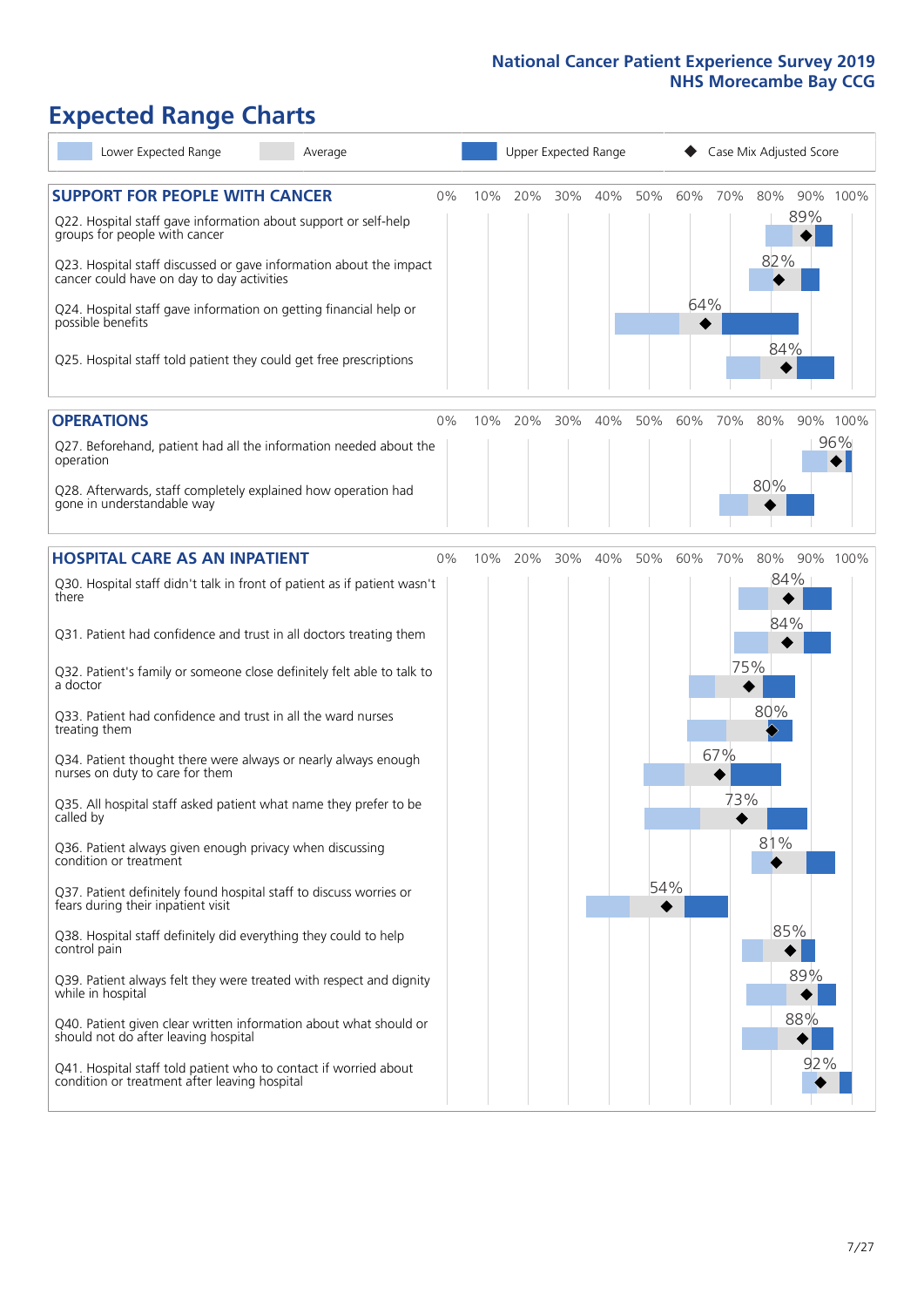# **Expected Range Charts**

| Lower Expected Range<br>Average                                                                                                                                                |       |     | Upper Expected Range |     |     |     |     | Case Mix Adjusted Score |     |          |          |
|--------------------------------------------------------------------------------------------------------------------------------------------------------------------------------|-------|-----|----------------------|-----|-----|-----|-----|-------------------------|-----|----------|----------|
| <b>HOSPITAL CARE AS A DAY PATIENT / OUTPATIENT 0%</b><br>Q43. Patient definitely found hospital staff to discuss worries or<br>fears during their outpatient or day case visit |       | 10% | 20%                  | 30% | 40% | 50% | 60% | 70%<br>70%              | 80% |          | 90% 100% |
| Q44. Cancer doctor had the right documents at patient's last<br>outpatient appointment                                                                                         |       |     |                      |     |     |     |     |                         |     |          | 97%      |
| Q46. Beforehand patient completely had all information needed<br>about radiotherapy treatment                                                                                  |       |     |                      |     |     |     |     |                         | 83% |          |          |
| Q47. Patient completely given understandable information about<br>whether radiotherapy was working                                                                             |       |     |                      |     |     |     | 59% |                         |     |          |          |
| Q49. Beforehand patient completely had all information needed<br>about chemotherapy treatment                                                                                  |       |     |                      |     |     |     |     |                         | 84% |          |          |
| Q50. Patient given enough information about whether<br>chemotherapy was working in a completely understandable way                                                             |       |     |                      |     |     |     |     | 69%                     |     |          |          |
| <b>HOME CARE AND SUPPORT</b>                                                                                                                                                   | 0%    | 10% | 20%                  | 30% | 40% | 50% | 60% | 70%                     | 80% |          | 90% 100% |
| Q51. Hospital staff definitely gave family or someone close all the<br>information needed to help care at home                                                                 |       |     |                      |     |     |     | 58% |                         |     |          |          |
| Q52. Patient definitely given enough support from health or social<br>services during treatment                                                                                |       |     |                      |     |     | 52% |     |                         |     |          |          |
| Q53. Patient definitely given enough support from health or social<br>services after treatment                                                                                 |       |     |                      |     |     | 47% |     |                         |     |          |          |
| <b>CARE FROM YOUR GENERAL PRACTICE</b>                                                                                                                                         | $0\%$ | 10% | 20%                  | 30% | 40% | 50% | 60% | 70%                     | 80% |          | 90% 100% |
| Q54. GP given enough information about patient's condition and<br>treatment                                                                                                    |       |     |                      |     |     |     |     |                         |     | 94%      |          |
| Q55. General practice staff definitely did everything they could to<br>support patient during treatment                                                                        |       |     |                      |     |     |     | 59% |                         |     |          |          |
| <b>YOUR OVERALL NHS CARE</b>                                                                                                                                                   | 0%    | 10% | 20%                  | 30% | 40% | 50% | 60% | 70%                     | 80% |          | 90% 100% |
| Q56. Different people treating and caring for patient always work<br>well together to give best possible care                                                                  |       |     |                      |     |     |     |     |                         | 75% |          |          |
| Q57. Patient given a care plan                                                                                                                                                 |       |     |                      |     | 41% |     |     |                         |     |          |          |
| Q58. Overall the administration of care was good or very good                                                                                                                  |       |     |                      |     |     |     |     |                         |     | 91%      |          |
| Q59. Patient felt length of time for attending clinics and<br>appointments for cancer was about right                                                                          |       |     |                      |     |     |     |     |                         | 77% |          |          |
| Q60. Someone discussed with patient whether they would like to<br>take part in cancer research                                                                                 |       |     |                      | 29% |     |     |     |                         |     |          |          |
|                                                                                                                                                                                | 0     |     | 2                    | 3   | 4   | 5   | 6   |                         | 8   | 9<br>8.8 | 10       |
| Q61. Patient's average rating of care scored from very poor to very<br>good                                                                                                    |       |     |                      |     |     |     |     |                         |     |          |          |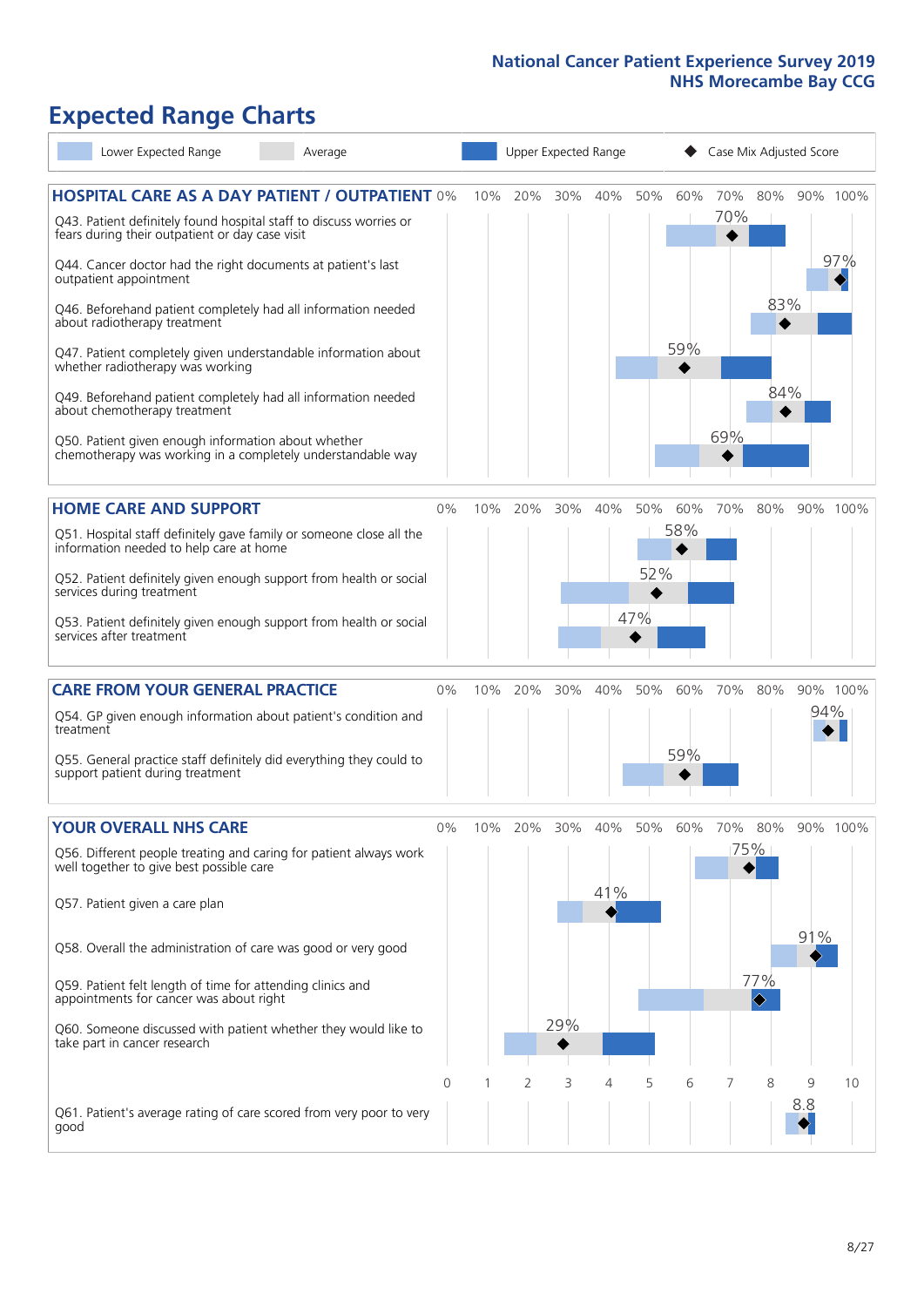# **Comparability Tables**

\* Indicates where a score has been suppressed because there are less than 21 responses.

\*\* No score available for 2018.

 $\triangle$  or  $\nabla$ 

Change 2018-2019: Indicates where 2019 score is significantly higher or lower than 2018 score Change Overall: Indicates significant change overall (2015, 2016, 2017, 2018 and 2019).

Adjusted Score below Lower Expected Range Adjusted Score between Upper and Lower Expected Ranges Adjusted Score above Upper Expected Range

|                                                                             |           |               | Unadjusted Scores |               |                                 |         |               | Case Mix Adjusted Scores                   |                |                   |
|-----------------------------------------------------------------------------|-----------|---------------|-------------------|---------------|---------------------------------|---------|---------------|--------------------------------------------|----------------|-------------------|
|                                                                             | 2018<br>n | 2018<br>Score | 2019<br>n         | 2019<br>Score | Change Change <br>2018-<br>2019 | Overall | 2019<br>Score | Lower<br><b>Expected Expected</b><br>Range | Upper<br>Range | National<br>Score |
| <b>SEEING YOUR GP</b>                                                       |           |               |                   |               |                                 |         |               |                                            |                |                   |
| Q1. Saw GP once or twice before being told they needed to go<br>to hospital | 495       | 78%           | 468               | 80%           |                                 |         | 80%           | 75%                                        | 83%            | 79%               |
| Q2. Patient thought they were seen as soon as necessary                     | 692       | 82%           | 661               | 84%           |                                 |         | 84%           | 81%                                        | 87%            | 84%               |
| <b>DIAGNOSTIC TESTS</b>                                                     |           |               |                   |               |                                 |         |               |                                            |                |                   |
|                                                                             |           |               |                   |               |                                 |         |               |                                            |                |                   |
| Q5. Received all the information needed about the test                      | $***$     | $* *$         | 540               | 95%           |                                 |         | 95%           | 93%                                        | 97%            | 95%               |

| Q6. The length of time waiting for the test to be done was<br>about right | 579 | 87% | 549 | 89% |  | 89% | 85% | 91% | 88% |
|---------------------------------------------------------------------------|-----|-----|-----|-----|--|-----|-----|-----|-----|
| Q7. Test results explained in completely understandable way               | 582 | 80% | 552 | 81% |  | 81% | 76% | 83% | 80% |

| <b>FINDING OUT WHAT WAS WRONG WITH YOU</b>                                                      |     |     |     |     |     |                 |     |     |
|-------------------------------------------------------------------------------------------------|-----|-----|-----|-----|-----|-----------------|-----|-----|
| Q10. Patient told they could bring a family member or friend<br>when first told they had cancer | 645 | 85% | 624 | 84% | 84% | 72%             | 82% | 77% |
| Q11. Patient felt they were told sensitively that they had cancer                               | 699 | 85% | 674 | 83% | 83% | 83%             | 88% | 86% |
| Q12. Patient completely understood the explanation of what<br>was wrong                         | 706 | 75% | 675 | 75% | 76% | 70%             | 77% | 73% |
| Q13. Patient given easy to understand written information<br>about the type of cancer they had  | 616 | 76% | 587 | 72% | 72% | 71 <sub>%</sub> | 78% | 74% |

| <b>DECIDING THE BEST TREATMENT FOR YOU</b>                                                              |      |     |     |     |     |     |     |     |
|---------------------------------------------------------------------------------------------------------|------|-----|-----|-----|-----|-----|-----|-----|
| Q14. Patient felt that treatment options were completely<br>explained                                   | 615  | 85% | 593 | 82% | 83% | 80% | 86% | 83% |
| Q15. Patient felt possible side effects were definitely explained<br>in an understandable way           | 687  | 76% | 640 | 73% | 73% | 69% | 76% | 73% |
| Q16. Patient definitely given practical advice and support in<br>dealing with side effects of treatment | 679  | 69% | 646 | 64% | 64% | 64% | 71% | 67% |
| Q17. Patient definitely told about side effects that could affect<br>them in the future                 | 637  | 57% | 606 | 56% | 57% | 53% | 61% | 57% |
| Q18. Patient definitely involved as much as they wanted in<br>decisions about care and treatment        | $**$ | **  | 664 | 82% | 82% | 78% | 84% | 81% |

| <b>CLINICAL NURSE SPECIALIST (CNS)</b>                                                    |     |     |     |     |     |     |     |     |
|-------------------------------------------------------------------------------------------|-----|-----|-----|-----|-----|-----|-----|-----|
| Q19. Patient given the name of a CNS who would support them<br>through their treatment    | 686 | 92% | 649 | 91% | 92% | 90% | 94% | 92% |
| Q20. Patient found it very or quite easy to contact their CNS                             | 553 | 84% | 534 | 84% | 84% | 81% | 88% | 85% |
| Q21. Patient got understandable answers to important<br>questions all or most of the time | 517 | 89% | 492 | 90% | 90% | 85% | 90% | 87% |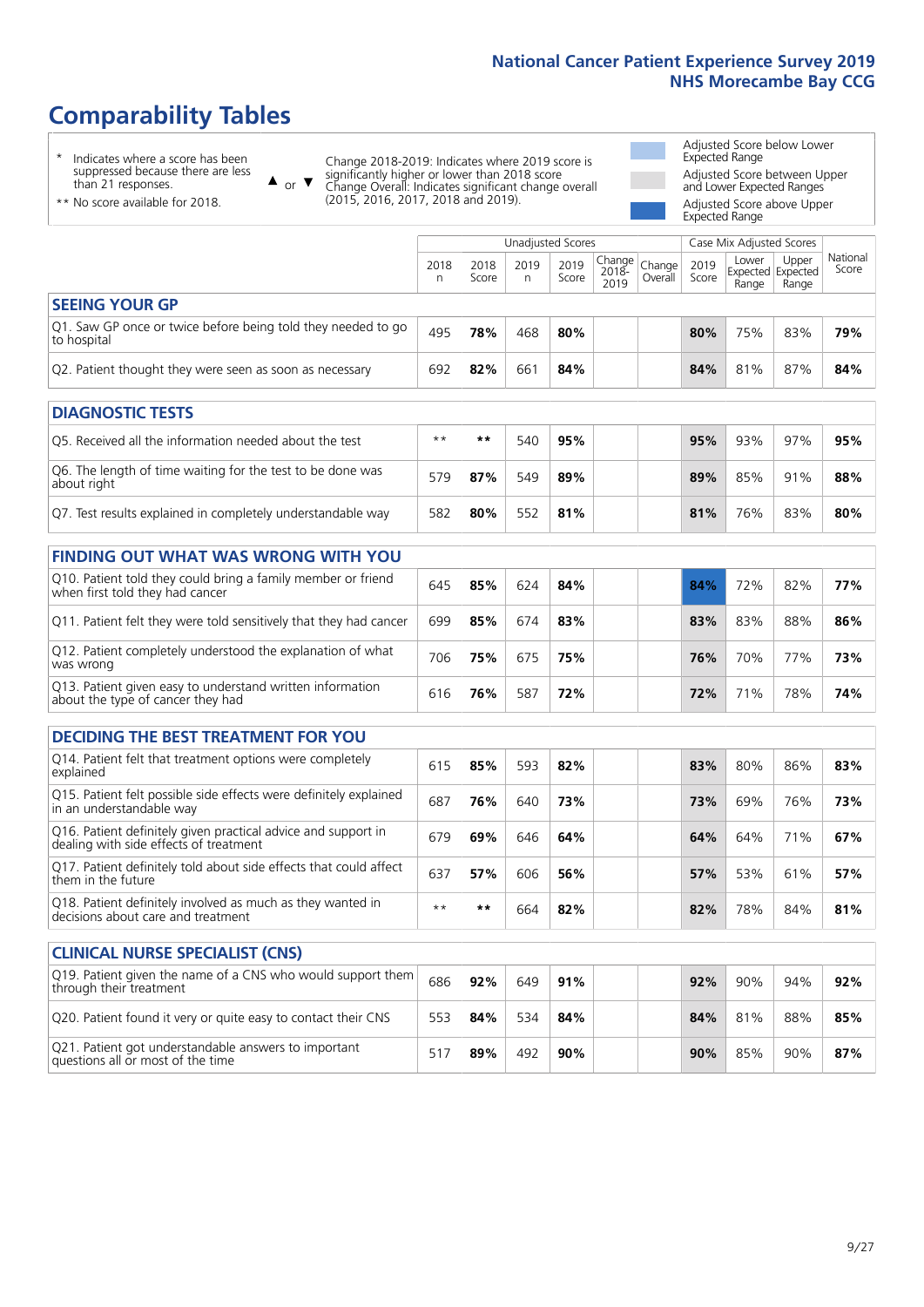# **Comparability Tables**

\* Indicates where a score has been suppressed because there are less than 21 responses.

\*\* No score available for 2018.

 $\triangle$  or  $\nabla$ 

Change 2018-2019: Indicates where 2019 score is significantly higher or lower than 2018 score Change Overall: Indicates significant change overall (2015, 2016, 2017, 2018 and 2019).

Adjusted Score below Lower Expected Range Adjusted Score between Upper and Lower Expected Ranges Adjusted Score above Upper Expected Range

|                                                                                                                   |              |               | Unadjusted Scores |               |                         |                   |               | Case Mix Adjusted Scores |                                     |                   |
|-------------------------------------------------------------------------------------------------------------------|--------------|---------------|-------------------|---------------|-------------------------|-------------------|---------------|--------------------------|-------------------------------------|-------------------|
|                                                                                                                   | 2018<br>n    | 2018<br>Score | 2019<br>n         | 2019<br>Score | Change<br>2018-<br>2019 | Change<br>Overall | 2019<br>Score | Lower<br>Range           | Upper<br>Expected Expected<br>Range | National<br>Score |
| <b>SUPPORT FOR PEOPLE WITH CANCER</b>                                                                             |              |               |                   |               |                         |                   |               |                          |                                     |                   |
| Q22. Hospital staff gave information about support or self-help<br>groups for people with cancer                  | 547          | 88%           | 522               | 89%           |                         |                   | 89%           | 85%                      | 91%                                 | 88%               |
| Q23. Hospital staff discussed or gave information about the<br>impact cancer could have on day to day activities  | 447          | 84%           | 428               | 82%           |                         |                   | 82%           | 81%                      | 87%                                 | 84%               |
| Q24. Hospital staff gave information on getting financial help or<br>possible benefits                            | 364          | 67%           | 359               | 63%           |                         |                   | 64%           | 57%                      | 68%                                 | 63%               |
| Q25. Hospital staff told patient they could get free prescriptions                                                | 307          | 87%           | 272               | 84%           |                         |                   | 84%           | 77%                      | 87%                                 | 82%               |
| <b>OPERATIONS</b>                                                                                                 |              |               |                   |               |                         |                   |               |                          |                                     |                   |
| Q27. Beforehand, patient had all the information needed about<br>the operation                                    | 301          | 96%           | 278               | 96%           |                         |                   | 96%           | 94%                      | 98%                                 | 96%               |
| Q28. Afterwards, staff completely explained how operation had<br>gone in understandable way                       | 301          | 78%           | 283               | 80%           |                         |                   | 80%           | 74%                      | 84%                                 | 79%               |
| <b>HOSPITAL CARE AS AN INPATIENT</b>                                                                              |              |               |                   |               |                         |                   |               |                          |                                     |                   |
| Q30. Hospital staff didn't talk in front of patient as if patient<br>wasn't there                                 | $\star\star$ | $***$         | 273               | 85%           |                         |                   | 84%           | 79%                      | 88%                                 | 84%               |
| Q31. Patient had confidence and trust in all doctors treating<br>them                                             | $* *$        | $***$         | 275               | 84%           |                         |                   | 84%           | 79%                      | 88%                                 | 84%               |
| Q32. Patient's family or someone close definitely felt able to talk<br>to a doctor                                | $* *$        | $***$         | 222               | 75%           |                         |                   | 75%           | 66%                      | 78%                                 | 72%               |
| Q33. Patient had confidence and trust in all the ward nurses<br>treating them                                     | $* *$        | **            | 275               | 80%           |                         |                   | 80%           | 69%                      | 79%                                 | 74%               |
| Q34. Patient thought there were always or nearly always<br>enough nurses on duty to care for them                 | $**$         | $***$         | 273               | 67%           |                         |                   | 67%           | 59%                      | 70%                                 | 64%               |
| Q35. All hospital staff asked patient what name they prefer to<br>be called by                                    | $**$         | $***$         | 269               | 74%           |                         |                   | 73%           | 62%                      | 79%                                 | 71%               |
| Q36. Patient always given enough privacy when discussing<br>condition or treatment                                | $* *$        | $***$         | 274               | 81%           |                         |                   | 81%           | 80%                      | 89%                                 | 85%               |
| Q37. Patient definitely found hospital staff to discuss worries or<br>fears during their inpatient visit          | $* *$        | **            | 204               | 54%           |                         |                   | 54%           | 45%                      | 59%                                 | 52%               |
| Q38. Hospital staff definitely did everything they could to help<br>control pain                                  | $* *$        | $***$         | 241               | 85%           |                         |                   | 85%           | 78%                      | 88%                                 | 83%               |
| Q39. Patient always felt they were treated with respect and<br>dignity while in hospital                          | $\star\star$ | $***$         | 276               | 89%           |                         |                   | 89%           | 84%                      | 92%                                 | 88%               |
| Q40. Patient given clear written information about what should<br>or should not do after leaving hospital         | $**$         | $***$         | 256               | 88%           |                         |                   | 88%           | 82%                      | 90%                                 | 86%               |
| Q41. Hospital staff told patient who to contact if worried about<br>condition or treatment after leaving hospital | $**$         | $***$         | 262               | 92%           |                         |                   | 92%           | 91%                      | 97%                                 | 94%               |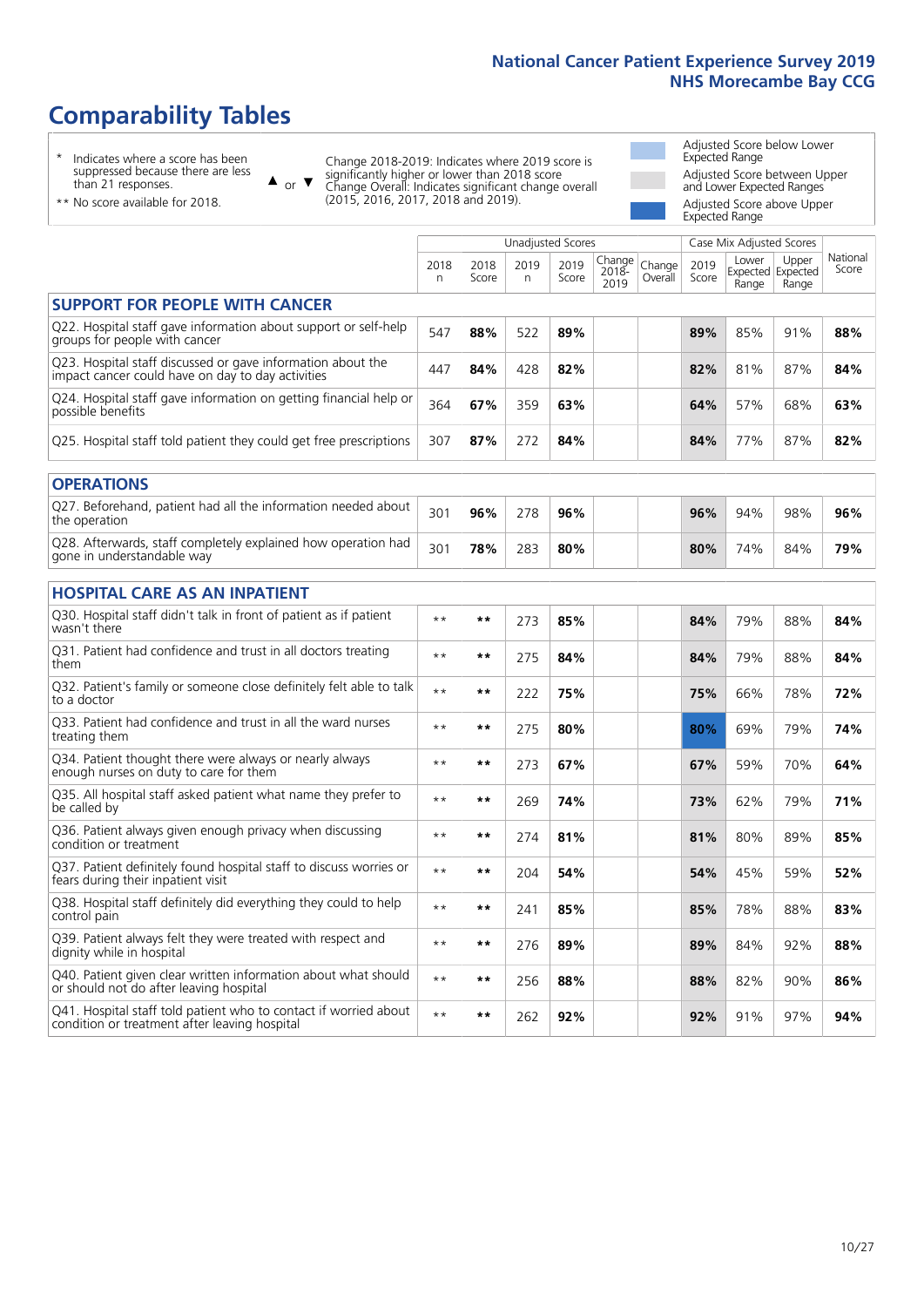# **Comparability Tables**

\* Indicates where a score has been suppressed because there are less than 21 responses.

\*\* No score available for 2018.

or  $\blacktriangledown$  $\blacktriangle$ 

Change 2018-2019: Indicates where 2019 score is significantly higher or lower than 2018 score Change Overall: Indicates significant change overall (2015, 2016, 2017, 2018 and 2019).

Adjusted Score below Lower Expected Range Adjusted Score between Upper and Lower Expected Ranges Adjusted Score above Upper Expected Range

|                                                                                                                       |              |               |            | <b>Unadjusted Scores</b> |                         |                   |               | Case Mix Adjusted Scores |                                     |                   |
|-----------------------------------------------------------------------------------------------------------------------|--------------|---------------|------------|--------------------------|-------------------------|-------------------|---------------|--------------------------|-------------------------------------|-------------------|
|                                                                                                                       | 2018<br>n    | 2018<br>Score | 2019<br>n. | 2019<br>Score            | Change<br>2018-<br>2019 | Change<br>Overall | 2019<br>Score | Lower<br>Range           | Upper<br>Expected Expected<br>Range | National<br>Score |
| <b>HOSPITAL CARE AS A DAY PATIENT / OUTPATIENT</b>                                                                    |              |               |            |                          |                         |                   |               |                          |                                     |                   |
| Q43. Patient definitely found hospital staff to discuss worries or<br>fears during their outpatient or day case visit | 509          | 76%           | 493        | 71%                      |                         |                   | 70%           | 66%                      | 74%                                 | 71%               |
| Q44. Cancer doctor had the right documents at patient's last<br>outpatient appointment                                | 618          | 98%           | 598        | 97%                      |                         |                   | 97%           | 94%                      | 97%                                 | 96%               |
| Q46. Beforehand patient completely had all information needed<br>about radiotherapy treatment                         | 180          | 86%           | 174        | 83%                      |                         |                   | 83%           | 81%                      | 92%                                 | 86%               |
| Q47. Patient completely given understandable information<br>about whether radiotherapy was working                    | 153          | 62%           | 153        | 59%                      |                         |                   | 59%           | 52%                      | 68%                                 | 60%               |
| Q49. Beforehand patient completely had all information needed<br>about chemotherapy treatment                         | 358          | 86%           | 325        | 84%                      |                         |                   | 84%           | 80%                      | 88%                                 | 84%               |
| Q50. Patient given enough information about whether<br>chemotherapy was working in a completely understandable way    | 331          | 75%           | 289        | 70%                      |                         |                   | 69%           | 62%                      | 73%                                 | 68%               |
| <b>HOME CARE AND SUPPORT</b>                                                                                          |              |               |            |                          |                         |                   |               |                          |                                     |                   |
| Q51. Hospital staff definitely gave family or someone close all<br>the information needed to help care at home        | 540          | 58%           | 510        | 58%                      |                         |                   | 58%           | 56%                      | 64%                                 | 60%               |
| Q52. Patient definitely given enough support from health or<br>social services during treatment                       | 347          | 56%           | 327        | 52%                      |                         |                   | 52%           | 45%                      | 59%                                 | 52%               |
| Q53. Patient definitely given enough support from health or<br>social services after treatment                        | 203          | 48%           | 199        | 47%                      |                         |                   | 47%           | 38%                      | 52%                                 | 45%               |
| <b>CARE FROM YOUR GENERAL PRACTICE</b>                                                                                |              |               |            |                          |                         |                   |               |                          |                                     |                   |
| Q54. GP given enough information about patient's condition<br>and treatment                                           | 581          | 96%           | 538        | 94%                      |                         |                   | 94%           | 93%                      | 97%                                 | 95%               |
| Q55. General practice staff definitely did everything they could<br>to support patient during treatment               | 478          | 61%           | 443        | 59%                      |                         |                   | 59%           | 54%                      | 63%                                 | 58%               |
| <b>YOUR OVERALL NHS CARE</b>                                                                                          |              |               |            |                          |                         |                   |               |                          |                                     |                   |
| Q56. Different people treating and caring for patient always                                                          |              |               |            |                          |                         |                   |               |                          |                                     |                   |
| work well together to give best possible care                                                                         | $\star\star$ | **            | 637        | 75%                      |                         |                   | 75%           | 69%                      | 76%                                 | 73%               |
| Q57. Patient given a care plan                                                                                        | 541          | 40%           | 520        | 40%                      |                         |                   | 41%           | 33%                      | 42%                                 | 38%               |
| Q58. Overall the administration of care was good or very good                                                         | 704          | 89%           | 661        | 91%                      |                         |                   | 91%           | 86%                      | 91%                                 | 89%               |
| Q59. Patient felt length of time for attending clinics and<br>appointments for cancer was about right                 | 693          | 75%           | 659        | 77%                      |                         |                   | 77%           | 63%                      | 75%                                 | 69%               |
| Q60. Someone discussed with patient whether they would like<br>to take part in cancer research                        | 669          | 33%           | 625        | 29%                      |                         |                   | 29%           | 22%                      | 38%                                 | 30%               |
| Q61. Patient's average rating of care scored from very poor to<br>very good                                           | 695          | 8.9           | 653        | 8.8                      |                         |                   | 8.8           | 8.7                      | 8.9                                 | 8.8               |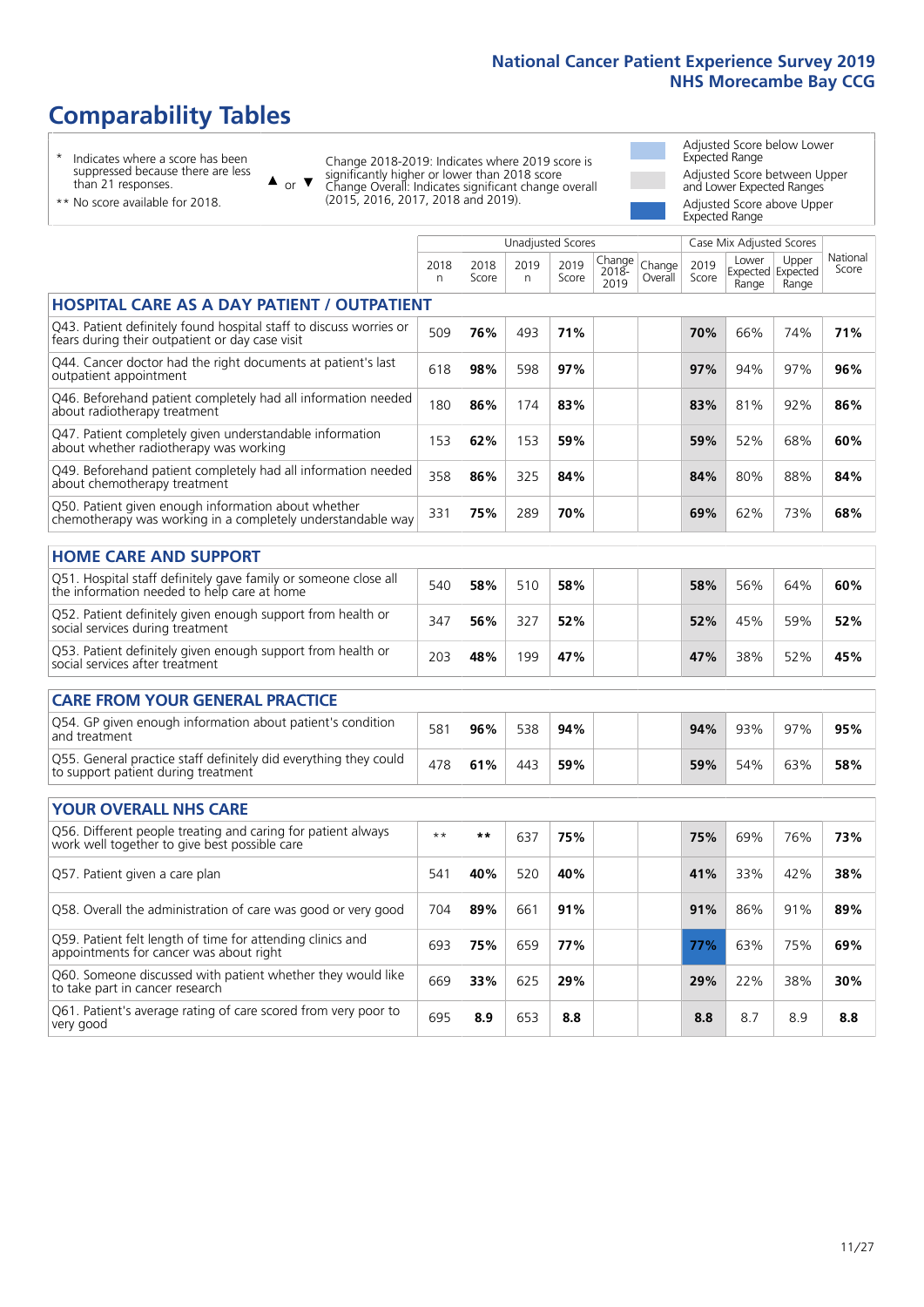- \* Indicates where a score has been suppressed because there are less than 21 responses.
- n.a. Indicates that there were no respondents for that tumour group.

| <b>SEEING YOUR GP</b>                           |            |         |               |             |                   |                |                  |      | Tumour Group |         |         |                 |                                                           |             |                |
|-------------------------------------------------|------------|---------|---------------|-------------|-------------------|----------------|------------------|------|--------------|---------|---------|-----------------|-----------------------------------------------------------|-------------|----------------|
|                                                 |            | Brain   | <b>Breast</b> | Colorectal  | ত<br>Gynaecologic | Haematological | Head and<br>Neck | Lung | Prostate     | Sarcoma | Skin    | Upper<br>Gastro | $\sigma$<br>Jrologica                                     | Other       | All<br>Cancers |
| Q1. Saw GP once or twice before being told they | <b>CCG</b> | $\star$ |               | 98% 79%     |                   | 69%            | $\ast$           |      | 54% 82%      |         | $\star$ |                 |                                                           | 86% 75% 80% |                |
| needed to go to hospital                        | National   | 59%     |               | 94% 75% 77% |                   |                |                  |      |              |         |         |                 | 67%   79%   71%   82%   71%   90%   74%   83%   74%   79% |             |                |
| Q2. Patient thought they were seen as soon as   | <b>CCG</b> | $\star$ |               | 88% 90%     |                   | 81%            | $\star$          |      | 66% 89%      | $\star$ |         |                 | 96% 92% 76% 84%                                           |             |                |
| necessary                                       | National   | 79%     |               | 89% 83%     |                   |                |                  |      |              |         |         |                 | 81% 82% 81% 84% 86% 69% 85% 79% 85% 79%                   |             | 84%            |

#### **DIAGNOSTIC TESTS** Tumour Group

|                                                   |                                                                  | Brain   | <b>Breast</b> | Colorectal  | ᅙ<br>Gynaecologic | Haematological | Head and<br>Neck    | Lung | Prostate | Sarcoma | Skin | Upper<br>Gastro | rological                                                       | Other | All<br>Cancers |
|---------------------------------------------------|------------------------------------------------------------------|---------|---------------|-------------|-------------------|----------------|---------------------|------|----------|---------|------|-----------------|-----------------------------------------------------------------|-------|----------------|
| O5. Received all the information needed about     | CCG                                                              | $\star$ |               | 96% 97%     |                   | 96%            | $\star$             |      | 93% 92%  | $\star$ |      |                 | 100% 93% 96% 95%                                                |       |                |
| the test                                          | National                                                         | 93%     |               | 95% 95%     |                   |                | 93% 95% 93% 95% 95% |      |          | 93%     | 96%  |                 | 95% 95% 95% 95%                                                 |       |                |
| Q6. The length of time waiting for the test to be | <b>CCG</b>                                                       | $\star$ |               | 93% 94%     | $\star$           | 87%            | $\star$             |      | 83% 83%  | $\star$ |      |                 | 96% 91% 87% 89%                                                 |       |                |
| done was about right                              | National                                                         |         |               | 84% 91% 88% |                   |                |                     |      |          |         |      |                 | 86%   89%   88%   87%   87%   81%   87%   84%   87%   86%   88% |       |                |
| Q7. Test results explained in completely          | CCG                                                              | $\star$ |               | 80% 87%     | $\star$           | 76%            | $\star$             |      | 83% 87%  | $\star$ |      |                 | 78% 84% 80% 81%                                                 |       |                |
| understandable way                                | National 71% 83% 82% 77% 77% 79% 80% 80% 78% 84% 75% 80% 76% 80% |         |               |             |                   |                |                     |      |          |         |      |                 |                                                                 |       |                |

| <b>FINDING OUT WHAT WAS WRONG WITH YOU</b>        |            |         |               |                             |                |                    |                  |         | <b>Tumour Group</b> |         |         |                 |            |             |                |
|---------------------------------------------------|------------|---------|---------------|-----------------------------|----------------|--------------------|------------------|---------|---------------------|---------|---------|-----------------|------------|-------------|----------------|
|                                                   |            | Brain   | <b>Breast</b> | olorectal.<br>LGT<br>$\cup$ | Gynaecological | aematological<br>Ĩ | Head and<br>Neck | Lung    | Prostate            | Sarcoma | Skin    | Upper<br>Gastro | Irological | Other       | All<br>Cancers |
| Q10. Patient told they could bring a family       | CCG        | $\star$ | 86%           | 94%                         |                | 81%                | $^\star$         | 73%     | 93%                 | $\ast$  | $\ast$  | 83%             | 79%        | 78%         | 84%            |
| member or friend when first told they had cancer  | National   | 85%     | 82%           | 82%                         | 71%            | 71%                | 71%              | 77%     | 79%                 | 73%     | 69%     | 76%             | 73%        | 75%         | 77%            |
| Q11. Patient felt they were told sensitively that | <b>CCG</b> | $\star$ | 83% 89%       |                             |                | 78%                | $\star$          |         | 83% 88%             | $\ast$  | $\ast$  | 84%             |            | 85% 84% 83% |                |
| they had cancer                                   | National   | 79%     |               | 89% 87% 82%                 |                |                    | 84% 87%          | 83% 86% |                     | 84%     | 89%     |                 |            | 81% 84% 83% | 86%            |
| Q12. Patient completely understood the            | <b>CCG</b> | $\star$ | 79%           | 91%                         |                | 63%                | $\star$          | 79%     | 171%                | $\ast$  | $\star$ | 84%             | 73%        | 78%         | 175%           |
| explanation of what was wrong                     | National   | 66%     | 77%           | 79%                         | 73%            | 60%                | 78%              | 76% 79% |                     | 67%     | 80%     | 70%             | 77%        | 70%         | 73%            |
| Q13. Patient given easy to understand written     | CCG        | n.a.    | 76%           | 78%                         |                | 70%                | $\star$          | 47% 80% |                     | $\ast$  | $\star$ | 52%             | 82%        | 68%         | 72%            |
| information about the type of cancer they had     | National   | $66\%$  | 78%           | 73%                         | 71%            | 76%                | 69%              | 67% 83% |                     |         | 67% 84% | 67%             | 74%        | 65%         | 74%            |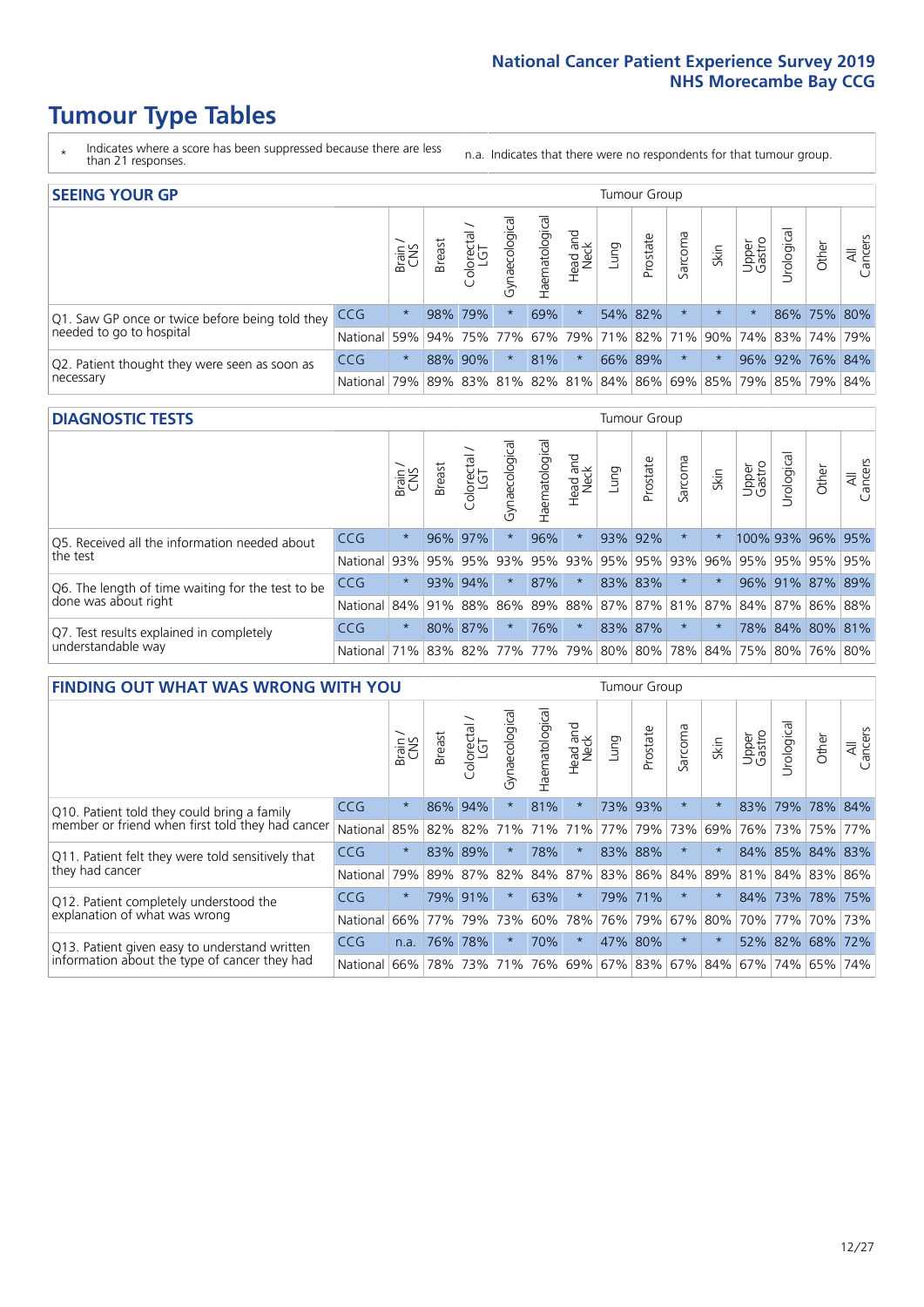\* Indicates where a score has been suppressed because there are less than 21 responses.

n.a. Indicates that there were no respondents for that tumour group.

| <b>DECIDING THE BEST TREATMENT FOR YOU</b>         |            |         |               |                       |                |                |                        |      | <b>Tumour Group</b> |                                     |         |                 |                 |             |                |
|----------------------------------------------------|------------|---------|---------------|-----------------------|----------------|----------------|------------------------|------|---------------------|-------------------------------------|---------|-----------------|-----------------|-------------|----------------|
|                                                    |            | Brain   | <b>Breast</b> | olorectal<br>LGT<br>Ũ | Gynaecological | Haematological | ad and<br>Neck<br>Head | Lung | Prostate            | Sarcoma                             | Skin    | Upper<br>Gastro | Jrological      | Other       | All<br>Cancers |
| Q14. Patient felt that treatment options were      | CCG        | $\star$ | 80%           | 92%                   | $\star$        | 80%            | $\star$                | 88%  | 89%                 | $\star$                             |         | 83%             | 71%             | 82%         | 82%            |
| completely explained                               | National   | 85%     | 85%           | 85%                   | 85%            | 82%            | 87%                    |      | 84% 83%             | 83%                                 | 89%     | 81%             | 83% 79% 83%     |             |                |
| Q15. Patient felt possible side effects were       | <b>CCG</b> | $\star$ | 72%           | 78%                   |                | 64%            | $\star$                |      | 76% 77%             | $^\star$                            |         | 76%             | 73%             | 76% 73%     |                |
| definitely explained in an understandable way      | National   | 69%     | 74%           | 76%                   | 75%            | 69%            | 73%                    |      | 74% 73%             | 73%                                 | 77%     | 72%             | 71%             | 70% 73%     |                |
| Q16. Patient definitely given practical advice and | CCG        | $\star$ | 59%           | 79%                   | $\star$        | 63%            | $\star$                |      | 69% 77%             | $^\star$                            |         |                 | 76% 48% 58% 64% |             |                |
| support in dealing with side effects of treatment  | National   | 63%     | 70%           | 70%                   | 69%            | 65%            | 70%                    |      | 69% 65%             | 66%                                 | 71%     | 66%             | 63% 64% 67%     |             |                |
| Q17. Patient definitely told about side effects    | <b>CCG</b> | $\star$ | 51%           | 72%                   | $\star$        | 44%            | $\star$                |      | 61% 80%             | $\ast$                              | $\star$ |                 | 58% 47% 54% 56% |             |                |
| that could affect them in the future               | National   | 62%     | 57%           | 59%                   | 56%            | 51%            | 64%                    |      | 56% 66%             | 54%                                 | 66%     | 53%             |                 | 56% 52%     | 57%            |
| Q18. Patient definitely involved as much as they   | <b>CCG</b> | $\star$ | 80%           | 90%                   | $\star$        | 72%            | $\star$                |      | 83% 92%             | $\star$                             | $\star$ | 92%             |                 | 75% 83% 82% |                |
| wanted in decisions about care and treatment       | National   | 79%     |               |                       |                |                |                        |      |                     | 81% 83% 81% 80% 81% 81% 84% 81% 87% |         | 79%             |                 | 79% 78% 81% |                |

#### **CLINICAL NURSE SPECIALIST (CNS)** Tumour Group

|                                             |                  | Brain   | <b>Breast</b> | ╮<br>Colorectal<br>LGT | ক<br>aecologic<br>Ğ | ক<br>aematologic<br>Í | Head and<br>Neck | Lung    | Prostate | Sarcoma | Skin                | Upper<br>Gastro | $\overline{\sigma}$<br>rologica | Other                               | All<br>Cancers |
|---------------------------------------------|------------------|---------|---------------|------------------------|---------------------|-----------------------|------------------|---------|----------|---------|---------------------|-----------------|---------------------------------|-------------------------------------|----------------|
| Q19. Patient given the name of a CNS who    | <b>CCG</b>       | $\star$ |               | 89% 93%                |                     | 94%                   | $\star$          |         | 87% 100% | $\ast$  |                     |                 |                                 | 96% 94% 85% 91%                     |                |
| would support them through their treatment  | National         | 95%     | 95%           | 92%                    | 95%                 | 92%                   |                  |         |          |         | 91% 94% 91% 91% 91% | 93%             | 85%                             | 89%                                 | 92%            |
| Q20. Patient found it very or quite easy to | <b>CCG</b>       | $\star$ |               | 82% 90%                |                     | 88%                   | $\ast$           |         | 82% 83%  | $\star$ | $\star$             | 87%             |                                 | 69% 86% 84%                         |                |
| contact their CNS                           | National         |         | 86% 84% 88%   |                        | 85%                 |                       |                  |         |          |         |                     |                 |                                 | 87% 86% 86% 80% 86% 90% 85% 83% 83% | 85%            |
| Q21. Patient got understandable answers to  | CCG              | $\star$ | 85%           | 94%                    |                     | 96%                   | $\star$          | 86% 87% |          | $\star$ | $\star$             |                 | 95% 93%                         | 89%                                 | 90%            |
| important questions all or most of the time | National 82% 87% |         |               | $89\%$                 | 86%                 |                       |                  |         |          |         |                     |                 | 89% 88% 86% 87% 87% 93% 86% 87% | 86%                                 | 87%            |

| <b>SUPPORT FOR PEOPLE WITH CANCER</b>                                                             |            |         |               |                             |                |                |                        |         | <b>Tumour Group</b> |         |         |                 |            |             |                |
|---------------------------------------------------------------------------------------------------|------------|---------|---------------|-----------------------------|----------------|----------------|------------------------|---------|---------------------|---------|---------|-----------------|------------|-------------|----------------|
|                                                                                                   |            | Brain   | <b>Breast</b> | ╮<br>olorectal.<br>LGT<br>Ũ | Gynaecological | Haematological | ad and<br>Neck<br>Head | Lung    | Prostate            | Sarcoma | Skin    | Upper<br>Gastro | Jrological | Other       | All<br>Cancers |
| Q22. Hospital staff gave information about<br>support or self-help groups for people with         | <b>CCG</b> | $\star$ | 89%           | 90%                         | $\star$        | 85%            | $\ast$                 | 83%     | 94%                 | $\star$ | $\star$ | $\star$         | 90%        |             | 87% 89%        |
| cancer                                                                                            | National   | 92%     | 92%           | 88%                         | 87%            | 86%            | 88%                    |         | 87% 91%             | 86%     | 90%     | 88%             | 81%        | 83%         | 88%            |
| Q23. Hospital staff discussed or gave information<br>about the impact cancer could have on day to | <b>CCG</b> | $\star$ | 78%           | 89%                         | $\star$        | 79%            | $\star$                | 75%     | 94%                 | $\star$ | $\star$ | $\star$         | 81%        | 78%         | 82%            |
| day activities                                                                                    | National   | 84%     | 86%           | 85%                         | 82%            | 84%            | 84%                    |         | 83% 88%             | 81%     | 86%     | 83%             | 78%        | 79%         | 84%            |
| Q24. Hospital staff gave information on getting                                                   | CCG        | $\star$ | 68% 53%       |                             | $\star$        | 49%            | $\ast$                 |         | 73% 83%             | $\star$ | $\star$ | $\star$         |            | 38% 53% 63% |                |
| financial help or possible benefits                                                               | National   | 78%     |               | 68% 61%                     | 66%            | 61%            | 67%                    |         | 72% 55%             | 64%     | 60%     | 64%             | 47%        | 59%         | 63%            |
| Q25. Hospital staff told patient they could get                                                   | <b>CCG</b> | $\star$ | 87% 85%       |                             | $\star$        | 90%            | $\star$                | $\star$ | 81%                 | $\star$ | $\star$ | $\star$         | $\star$    |             | 63% 84%        |
| free prescriptions                                                                                | National   | 82%     |               | 81% 83%                     | 79%            |                | 87% 84% 86% 80%        |         |                     | 78%     | 71%     | $ 84\% $        | 73%        | 81%         | 82%            |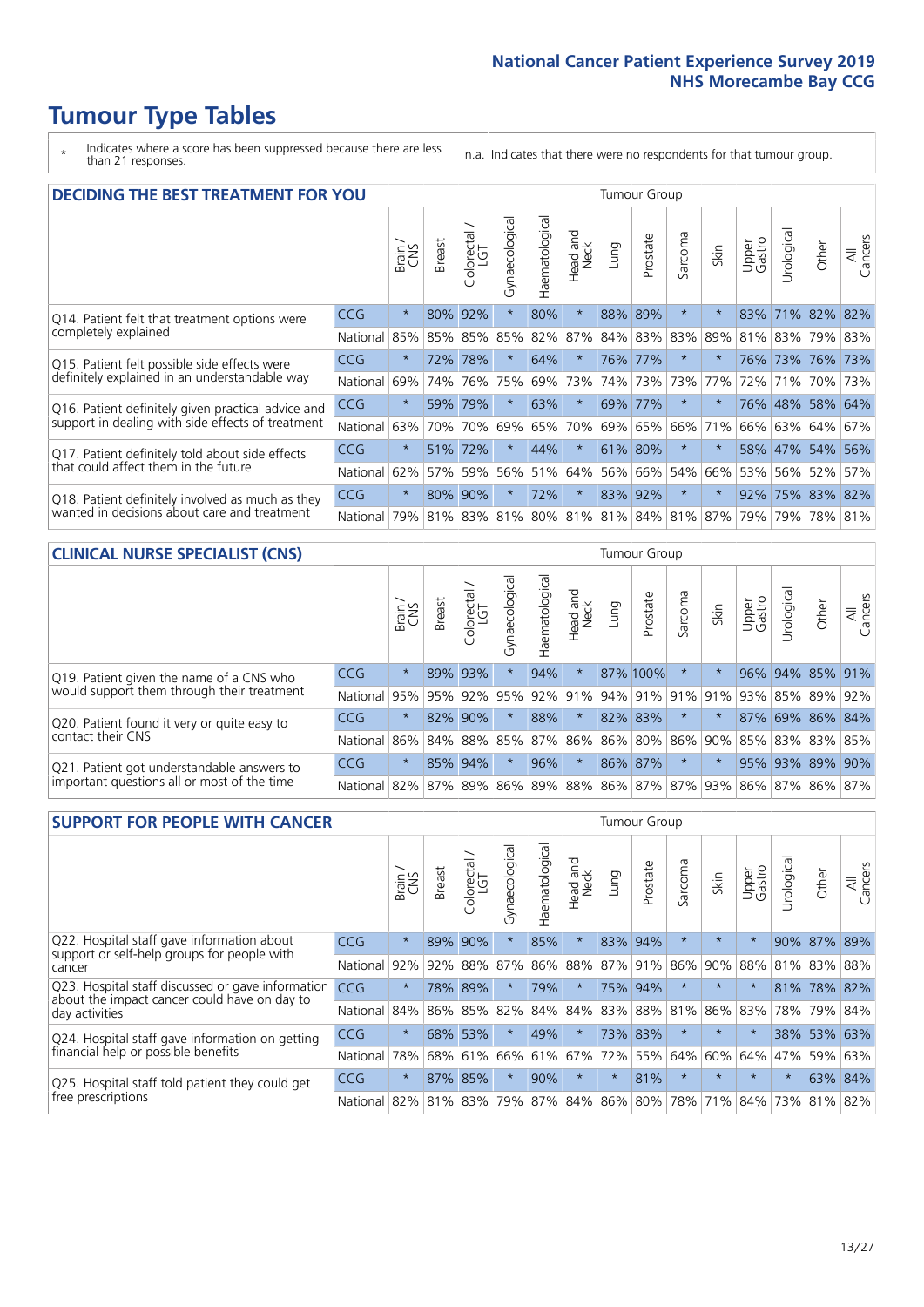- \* Indicates where a score has been suppressed because there are less than 21 responses.
- n.a. Indicates that there were no respondents for that tumour group.

| <b>OPERATIONS</b>                                |                      |              |               |                   |                |                 |                  |         | Tumour Group |         |         |                             |           |                                                 |                |
|--------------------------------------------------|----------------------|--------------|---------------|-------------------|----------------|-----------------|------------------|---------|--------------|---------|---------|-----------------------------|-----------|-------------------------------------------------|----------------|
|                                                  |                      | Brain<br>CNS | <b>Breast</b> | Colorectal<br>LGT | Gynaecological | Haematological  | Head and<br>Neck | Lung    | Prostate     | Sarcoma | Skin    | Upper<br>Gastro             | Urologica | Other                                           | All<br>Cancers |
| Q27. Beforehand, patient had all the information | CCG                  | $\star$      |               | 95% 98%           | $\star$        |                 | $\star$          | $\star$ | $\star$      | $\star$ | $\star$ | $\star$                     |           | 97% 93% 96%                                     |                |
| needed about the operation                       | National 96% 97% 96% |              |               |                   |                |                 |                  |         |              |         |         |                             |           | 96% 94% 96% 95% 97% 95% 96% 96% 95% 95% 95% 96% |                |
| Q28. Afterwards, staff completely explained how  | <b>CCG</b>           | $\star$      |               | 73% 90%           | $\star$        |                 | $\star$          | $\star$ | $\star$      | $\star$ | $\star$ | $\star$                     |           | 79% 82% 80%                                     |                |
| operation had gone in understandable way         | National 76%         |              |               | 79% 83%           |                | 79%   78%   79% |                  |         |              |         |         | 79%   78%   80%   82%   79% |           | 76% 77% 79%                                     |                |

#### **HOSPITAL CARE AS AN INPATIENT** Tumour Group

|                                                                                                  |              | Brain   | <b>Breast</b> | Colorectal /<br>LGT | Gynaecological | Haematological                  | Head and<br>Neck | Lung    | Prostate | Sarcoma | Skin | Upper<br>Gastro | Urological | Other               | All<br>Cancers |
|--------------------------------------------------------------------------------------------------|--------------|---------|---------------|---------------------|----------------|---------------------------------|------------------|---------|----------|---------|------|-----------------|------------|---------------------|----------------|
| Q30. Hospital staff didn't talk in front of patient                                              | CCG          | $\star$ | 88%           | 85%                 | $\star$        | 82%                             | $\star$          | $\star$ | $\star$  | $\star$ | n.a. | $\star$         |            | 90% 85% 85%         |                |
| as if patient wasn't there                                                                       | National     | 81%     | 86%           | 81%                 | 83%            | 84%                             | 83%              | 81%     | 88%      | 86%     | 86%  | 81%             | 83%        | 82%                 | 84%            |
| Q31. Patient had confidence and trust in all                                                     | CCG          | $\star$ | 87% 85%       |                     |                | 74%                             | $\star$          | $\star$ | $\star$  | $\star$ | n.a. |                 |            | 77% 79% 84%         |                |
| doctors treating them                                                                            | National 82% |         |               | 83% 85%             | 83%            | 82%                             |                  | 87% 83% | 89%      | 86%     | 85%  | 81%             | 85%        | 80% 84%             |                |
| Q32. Patient's family or someone close definitely                                                | CCG          | $\star$ | 68%           | 88%                 | $\star$        | 70%                             | $\star$          | $\star$ | $\star$  | $\star$ | n.a. |                 |            | 71% 71%             | 75%            |
| felt able to talk to a doctor                                                                    | National     | 67%     | 72%           | 73%                 | 72%            | 74%                             | 75%              | 74%     | 72%      | 71%     | 74%  | 73%             | 71%        | 69%                 | 72%            |
| Q33. Patient had confidence and trust in all the                                                 | CCG          | $\star$ |               | 85% 73%             | $\star$        | 87%                             | $\star$          | $\star$ | $\star$  | $\star$ | n.a. | $\star$         |            | 81% 82% 80%         |                |
| ward nurses treating them                                                                        | National     | 72%     | 73%           | 72%                 | 71%            | 77%                             |                  | 75% 77% | 79%      | 74%     | 75%  | 73%             | 77%        | 69%                 | 74%            |
| Q34. Patient thought there were always or nearly                                                 | CCG          | $\star$ | 69% 55%       |                     | $\star$        | 72%                             | $\star$          | $\star$ | $\star$  | $\star$ | n.a. | $\star$         | 74%        | 67%                 | 67%            |
| always enough nurses on duty to care for them                                                    | National     | 68%     | 64%           | 62%                 | 63%            | 63%                             | 65%              | 68%     | 72%      | 65%     | 70%  | 65%             | 66%        | 60%                 | 64%            |
| Q35. All hospital staff asked patient what name                                                  | CCG          | $\star$ | 64% 78%       |                     | $\star$        | 83%                             | $\star$          | $\star$ | $\star$  | $\star$ | n.a. |                 |            | 74% 67% 74%         |                |
| they prefer to be called by                                                                      | National     | 68%     | 62%           | 74%                 | 65%            | 72%                             | 71%              | 76%     | 72%      | 74%     | 70%  | 78%             | 76%        | 69% 71%             |                |
| Q36. Patient always given enough privacy when                                                    | CCG          | $\star$ | 77%           | 75%                 | $\star$        | 84%                             | $\star$          | $\star$ | $\star$  | $\star$ | n.a. |                 | 84%        | 74% 81%             |                |
| discussing condition or treatment                                                                | National     | 78%     | 84%           | 85%                 | 81%            | 86%                             |                  | 87% 84% | 88%      | 84%     | 84%  | 84%             | 85%        | 82% 85%             |                |
| Q37. Patient definitely found hospital staff to                                                  | CCG          | n.a.    | 50%           | 56%                 | $\star$        | 63%                             | $\star$          | $\star$ | $\star$  | $\star$ | n.a. |                 | $\star$    | 65%                 | 54%            |
| discuss worries or fears during their inpatient visit                                            | National     | 45%     |               | 51% 55%             | 51%            | 56%                             |                  | 52% 49% | 53%      | 54%     | 51%  | 53%             | 49%        | 46% 52%             |                |
| Q38. Hospital staff definitely did everything they                                               | CCG          | $\star$ | 87% 89%       |                     | $\star$        | 77%                             | $\star$          | $\star$ | $\star$  | $\star$ | n.a. | $\star$         |            | 79% 87%             | 85%            |
| could to help control pain                                                                       | National     | 85%     | 83%           | 84%                 | 82%            | 82%                             | 80%              | 84%     | 85%      | 83%     | 85%  | 82%             | 81%        | 82%                 | 83%            |
| Q39. Patient always felt they were treated with                                                  | CCG          | $\star$ | 90% 83%       |                     | $\star$        | 97%                             | $\star$          | $\star$ | $\star$  | $\star$ | n.a. |                 |            | 87% 85%             | 89%            |
| respect and dignity while in hospital                                                            | National     | 85%     | 87%           | 87%                 | 85%            | 89%                             | 87%              | 88%     | 91%      | 89%     | 89%  | 88%             | 90%        | 86%                 | 88%            |
| Q40. Patient given clear written information<br>about what should or should not do after leaving | CCG          | $\star$ | 90% 92%       |                     |                | 79%                             | $\star$          | $\star$ | $\star$  | $\star$ | n.a. |                 |            | 93% 85% 88%         |                |
| hospital                                                                                         | National     | 80%     | 89%           | 86%                 | 86%            | 83%                             |                  | 87% 82% | 91%      | 85%     | 90%  | 82%             | 87%        | 83% 86%             |                |
| Q41. Hospital staff told patient who to contact<br>if worried about condition or treatment after | CCG          | n.a.    | 88% 97%       |                     | $\star$        | 95%                             | $\star$          | $\star$ | $\star$  | $\star$ | n.a. | $\star$         |            | 87% 90%             | 92%            |
| leaving hospital                                                                                 | National     | 94%     |               |                     |                | 95% 95% 93% 96% 93% 92% 96% 94% |                  |         |          |         |      |                 |            | 95% 92% 92% 93% 94% |                |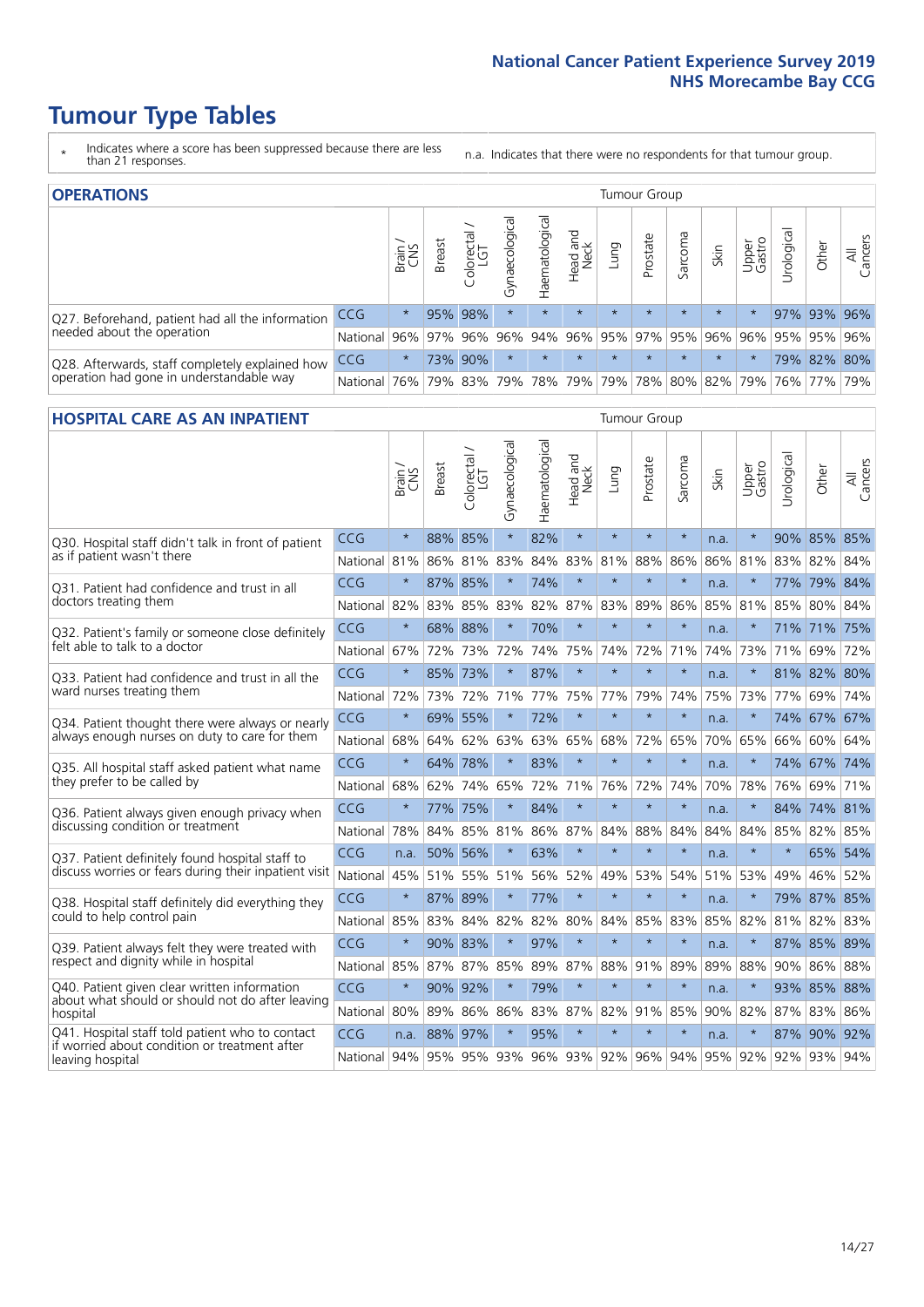- \* Indicates where a score has been suppressed because there are less than 21 responses.
- n.a. Indicates that there were no respondents for that tumour group.

| <b>HOSPITAL CARE AS A DAY PATIENT / OUTPATIENT</b>                                                                    |            |         |               |                          |                |                |                         |          | Tumour Group |         |         |                 |            |              |                |
|-----------------------------------------------------------------------------------------------------------------------|------------|---------|---------------|--------------------------|----------------|----------------|-------------------------|----------|--------------|---------|---------|-----------------|------------|--------------|----------------|
|                                                                                                                       |            | Brain   | <b>Breast</b> | ∽<br>Colorectal /<br>LGT | Gynaecological | Haematological | ead and<br>Neck<br>Head | Lung     | Prostate     | Sarcoma | Skin    | Upper<br>Gastro | Urological | Other        | All<br>Cancers |
| Q43. Patient definitely found hospital staff to                                                                       | <b>CCG</b> | n.a.    | 64%           | 74%                      | $\star$        | 76%            | $\star$                 | 71%      | 76%          | $\star$ | $\star$ | $\star$         | 65%        | 70%          | 71%            |
| discuss worries or fears during their outpatient or<br>day case visit                                                 | National   | 66%     | 68%           | 73%                      | 70%            | 73%            | 72%                     | 70%      | 74%          | 72%     | 72%     | 71%             | 67%        | 68%          | 71%            |
| Q44. Cancer doctor had the right documents at<br>patient's last outpatient appointment                                | CCG        | $\star$ | 98%           | 95%                      | $\star$        | 97%            | $\star$                 | 100% 98% |              | $\ast$  |         | 86%             |            | 98% 100% 97% |                |
|                                                                                                                       | National   | 94%     | 96%           | 96%                      | 96%            | 97%            | 96%                     | 96%      | 96%          | 96%     | 96%     | 94%             | 96%        | 95%          | 96%            |
| Q46. Beforehand patient completely had                                                                                | <b>CCG</b> | n.a.    | 82%           | $\star$                  | $\star$        | $\star$        | $\star$                 | $\star$  | 90%          | $\star$ | n.a.    | $\star$         | $\star$    | 86% 83%      |                |
| all information needed about radiotherapy<br>treatment                                                                | National   | 91%     | 88%           | 83%                      | 88%            | 84%            | 86%                     | 86%      | 88%          | 88%     | 84%     | 86%             | 83%        | 84%          | 86%            |
| Q47. Patient completely given understandable                                                                          | <b>CCG</b> | n.a.    | 57%           | $\star$                  |                |                | $\star$                 | $\star$  | 64%          | $\star$ | n.a.    | $\star$         | $\star$    | $\ast$       | 59%            |
| information about whether radiotherapy was<br>working                                                                 | National   | 56%     | 60%           | 57%                      | 61%            | 62%            | 63%                     | 59%      | 60%          | 67%     | 57%     | 52%             | 59%        | 59%          | 60%            |
| Q49. Beforehand patient completely had all                                                                            | CCG        | $\star$ | 83%           | 81%                      | $\star$        | 83%            | $\star$                 | 79%      | $\star$      | $\star$ | n.a.    | $\star$         | $\star$    | 92%          | 84%            |
| information needed about chemotherapy<br>treatment                                                                    | National   | 80%     | 82%           | 86%                      | 87%            | 85%            | 79%                     | 84%      | 86%          | 86%     | 90%     | 84%             | 85%        | 85%          | 84%            |
| Q50. Patient given enough information about<br>whether chemotherapy was working in a<br>completely understandable way | <b>CCG</b> | $\star$ | 75%           | 70%                      | $\star$        | 67%            | $\star$                 | 68%      | $\star$      | $\star$ | n.a.    | $\star$         | $\star$    | 85%          | 70%            |
|                                                                                                                       | National   | 54%     | 62%           | 64%                      | 68%            | 75%            |                         | 57% 67%  | 66%          | 71%     | 79%     | 61%             | 68%        | 69%          | 68%            |

#### **HOME CARE AND SUPPORT** Tumour Group

|                                                                                                                   |            | Brain   | <b>Breast</b> | Colorectal<br>LGT | $\overline{\sigma}$<br>Gynaecologic | Haematological | Head and<br>Neck | Lung    | Prostate | Sarcoma | Skin    | Upper<br>Gastro | Irological | Other       | All<br>Cancers |
|-------------------------------------------------------------------------------------------------------------------|------------|---------|---------------|-------------------|-------------------------------------|----------------|------------------|---------|----------|---------|---------|-----------------|------------|-------------|----------------|
| Q51. Hospital staff definitely gave family or<br>someone close all the information needed to<br>help care at home | <b>CCG</b> | $\star$ | 57%           | 58%               | $\star$                             | 59%            | $\star$          |         | 53% 64%  | $\ast$  |         | 68%             |            | 46% 55%     | 58%            |
|                                                                                                                   | National   | 58%     | 58%           | 63%               | 57%                                 |                | 62% 67% 59%      |         | 61%      | 62%     | 65%     | 60%             | 59%        | 55% 60%     |                |
| Q52. Patient definitely given enough support<br>from health or social services during treatment                   | <b>CCG</b> | $\star$ |               | 51% 50%           |                                     | 53%            | $\star$          |         | 52% 52%  |         | $\star$ | $\star$         |            | 52% 50% 52% |                |
|                                                                                                                   | National   | 42%     | 52%           | 60%               | 45%                                 |                | 51% 59% 50%      |         | 48%      |         | 53% 57% | 54%             |            | 48% 51% 52% |                |
| Q53. Patient definitely given enough support<br>from health or social services after treatment                    | <b>CCG</b> | n.a.    | 43%           |                   | $\star$                             | 55%            | $\star$          | $\star$ | $\star$  | $\star$ | $\star$ | $\star$         | $\star$    | 45% 47%     |                |
|                                                                                                                   | National   | 39%     | 41% 53%       |                   | 39%                                 | $ 43\% $       |                  | 56% 40% | 46%      | 48%     | 59%     | 47%             | 44%        | 44%         | 45%            |

| <b>CARE FROM YOUR GENERAL PRACTICE</b>                                                                     |              |         |               |                        |               |                |                  |      | <b>Tumour Group</b>                     |         |         |                 |                       |             |                |  |  |  |  |  |  |
|------------------------------------------------------------------------------------------------------------|--------------|---------|---------------|------------------------|---------------|----------------|------------------|------|-----------------------------------------|---------|---------|-----------------|-----------------------|-------------|----------------|--|--|--|--|--|--|
|                                                                                                            |              | Brain,  | <b>Breast</b> | ╮<br>Colorectal<br>LGT | Gynaecologica | Haematological | Head and<br>Neck | Lung | Prostate                                | Sarcoma | Skin    | Upper<br>Gastro | $\sigma$<br>Urologica | Other       | All<br>Cancers |  |  |  |  |  |  |
| Q54. GP given enough information about<br>patient's condition and treatment                                | CCG          | $\star$ | 96% 95%       |                        |               | 95%            | $\star$          |      | 80% 100%                                |         | $\star$ |                 |                       | 93% 97% 94% |                |  |  |  |  |  |  |
|                                                                                                            | National 91% |         |               |                        | 96% 95% 95%   |                |                  |      | 96% 94% 94% 96% 94% 96% 93% 95% 94% 95% |         |         |                 |                       |             |                |  |  |  |  |  |  |
| Q55. General practice staff definitely did<br>everything they could to support patient during<br>treatment | <b>CCG</b>   | $\star$ |               | 54% 69%                |               | 56%            | $\star$          |      | 47% 67%                                 |         | $\star$ | $\star$         |                       | 56% 53% 59% |                |  |  |  |  |  |  |
|                                                                                                            | National 55% |         |               | 58% 59%                | 56%           |                |                  |      | 56% 59% 56% 64% 56% 65% 59%             |         |         |                 |                       | 59% 55%     | 58%            |  |  |  |  |  |  |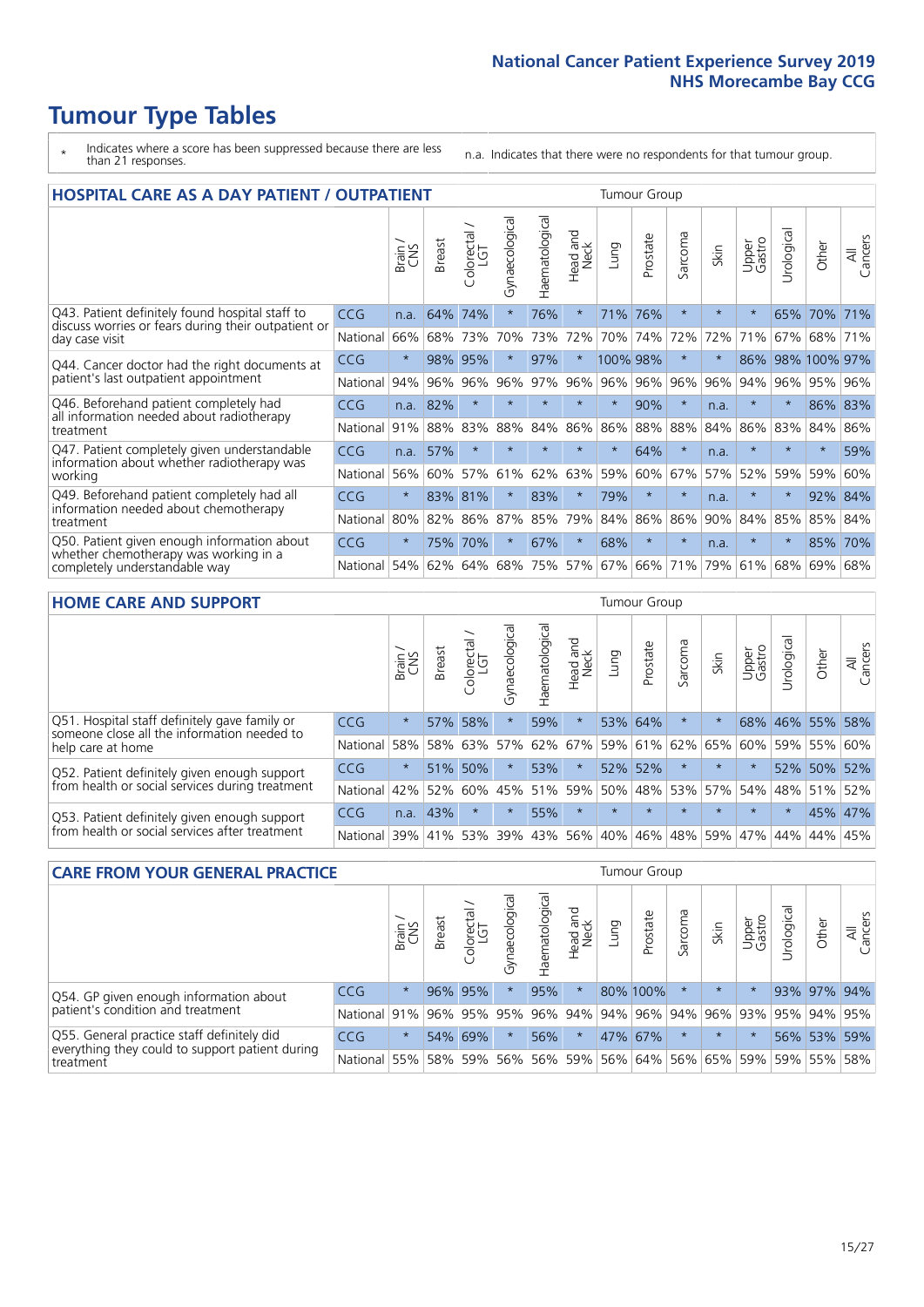- \* Indicates where a score has been suppressed because there are less than 21 responses.
- n.a. Indicates that there were no respondents for that tumour group.

#### **YOUR OVERALL NHS CARE** THE TWO CONTROLLER THE THE THROUP CHANGE THE TUMOUR GROUP

|            | Brain   | <b>Breast</b> | Colorectal<br>LGT | Gynaecological    | Haematological | Head and<br>Neck | Lung           | Prostate | Sarcoma                                  | Skin    | Upper<br>Gastro | Urologica | Other      | All<br>Cancers                                              |  |  |  |  |  |
|------------|---------|---------------|-------------------|-------------------|----------------|------------------|----------------|----------|------------------------------------------|---------|-----------------|-----------|------------|-------------------------------------------------------------|--|--|--|--|--|
| <b>CCG</b> | $\star$ | 71%           | 80%               | $\star$           | 82%            | $\ast$           | 59%            | 77%      | $\star$                                  | $\star$ | 58%             | 82%       | 73%        | 75%                                                         |  |  |  |  |  |
| National   | 60%     |               | 73%               | 69%               |                |                  | 73%            | 75%      | 70%                                      | 79%     | 69%             | 74%       | 68%        | 73%                                                         |  |  |  |  |  |
| <b>CCG</b> | $\star$ | 46%           | 36%               |                   | 37%            | $\star$          |                |          | $\star$                                  | $\star$ |                 |           |            |                                                             |  |  |  |  |  |
| National   | 36%     | 41%           | 40%               | 34%               | 36%            | 39%              | 36%            | 40%      | 34%                                      | 44%     | 36%             | 33%       | 31%        | 38%                                                         |  |  |  |  |  |
| <b>CCG</b> | $\star$ | 89%           | 95%               |                   | 90%            | $\ast$           |                |          | $\star$                                  | $\star$ | 96%             |           |            | 91%                                                         |  |  |  |  |  |
| National   | 85%     | 90%           | 88%               | 87%               | 91%            | 90%              |                |          | 88%                                      | 90%     |                 |           |            | 89%                                                         |  |  |  |  |  |
| <b>CCG</b> | $\star$ |               |                   | $\star$           | 81%            | $\star$          |                |          | $\star$                                  | $\star$ |                 |           |            | 77%                                                         |  |  |  |  |  |
| National   | 58%     | 68%           | 73%               | 66%               | 66%            | 71%              | 71%            | 76%      | 68%                                      | 73%     | 66%             | 75%       | 64%        | 69%                                                         |  |  |  |  |  |
| <b>CCG</b> | $\star$ | 36%           | 29%               |                   | 15%            | $\star$          | 29%            | 38%      | $\star$                                  | $\star$ | 48%             |           |            | 29%                                                         |  |  |  |  |  |
| National   | 42%     | 30%           | 32%               | 31%               | 33%            |                  | 34%            | 31%      | 36%                                      | 20%     | 36%             | 21%       | 32%        | 30%                                                         |  |  |  |  |  |
| <b>CCG</b> | $\star$ | 8.7           | 8.9               | $\star$           | 8.9            | $\ast$           | 8.7            | 8.9      | $\star$                                  | $\ast$  | 9.0             | 8.8       | 8.9        | 8.8                                                         |  |  |  |  |  |
| National   | 8.6     | 8.9           | 8.8               | 8.7               | 8.9            | 8.8              | 8.8            | 8.8      | 8.8                                      | 8.9     | 8.7             | 8.7       | 8.7        | 8.8                                                         |  |  |  |  |  |
|            |         |               |                   | 73%<br>73%<br>67% |                |                  | 75% 73%<br>21% |          | 36% 48%<br>85% 94%<br>90% 88%<br>74% 85% |         |                 |           | 85%<br>24% | 52% 35% 31% 40%<br>96%<br>86% 85% 87%<br>88% 87% 80%<br>24% |  |  |  |  |  |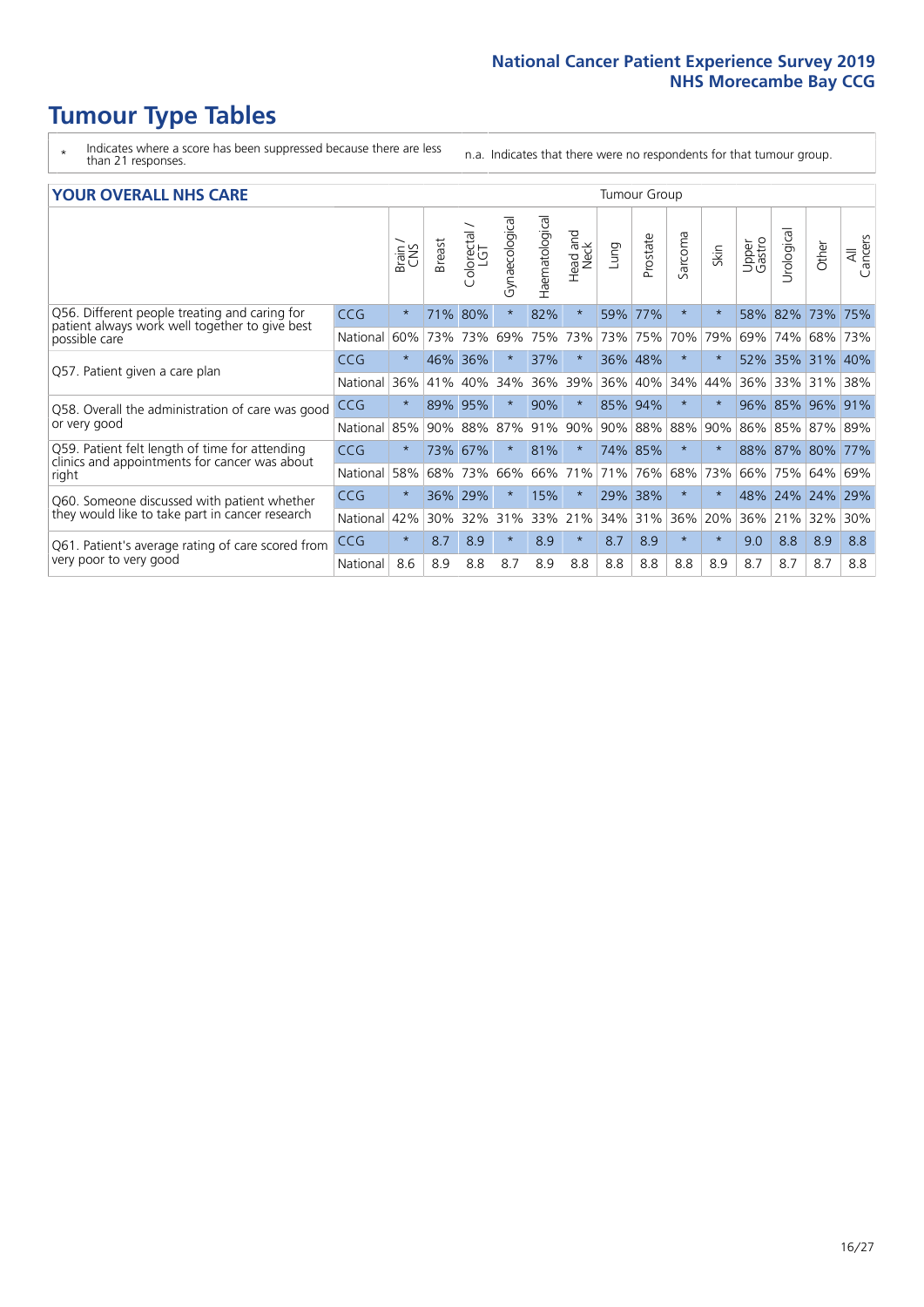### **Year on Year Charts**





#### **DIAGNOSTIC TESTS**





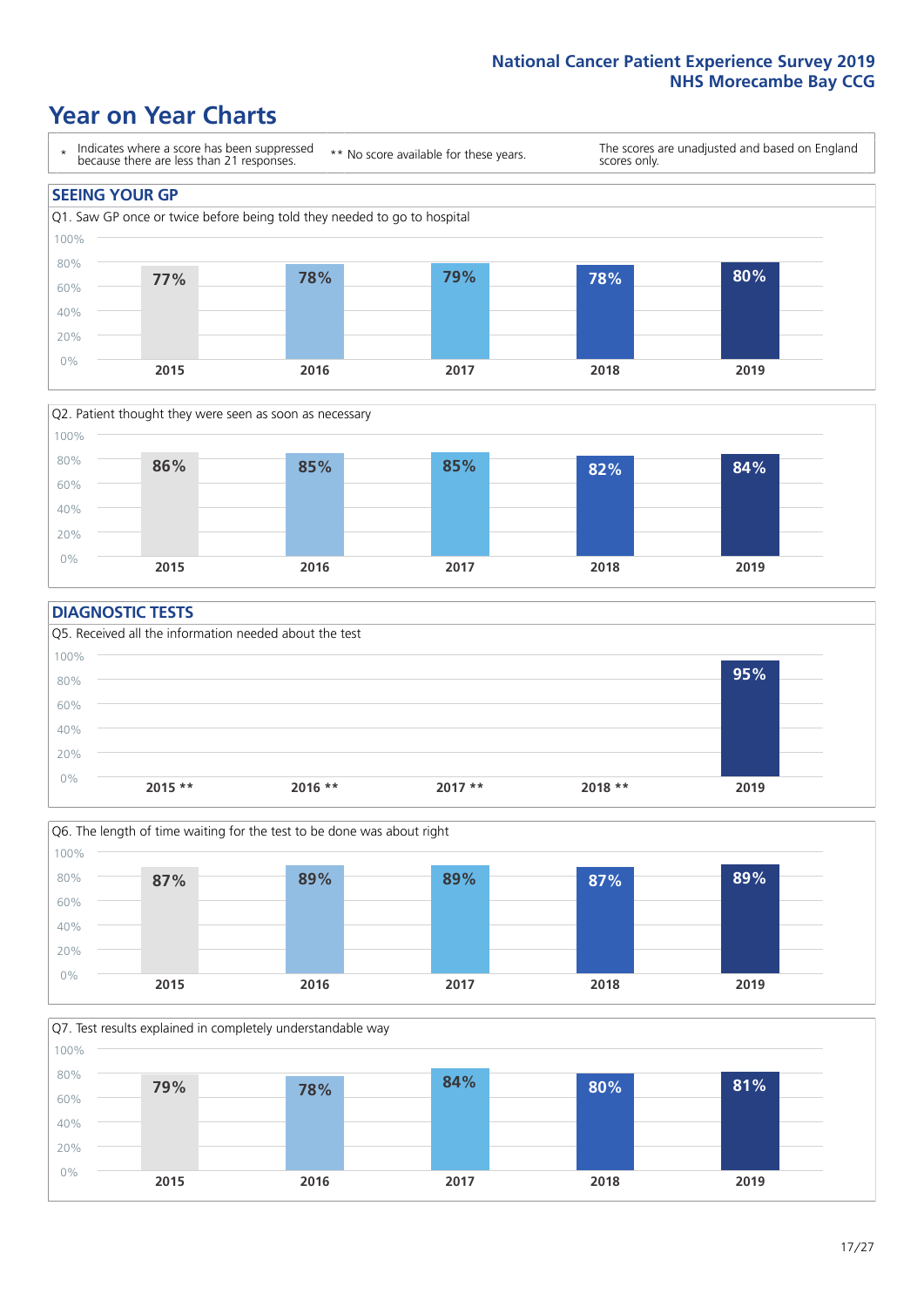### **Year on Year Charts**

\* Indicates where a score has been suppressed because there are less than 21 responses. \*\* No score available for these years. The scores are unadjusted and based on England scores only. **FINDING OUT WHAT WAS WRONG WITH YOU** Q10. Patient told they could bring a family member or friend when first told they had cancer 0% 20% 40% 60% 80% 100% **2015 \*\* 2016 2017 2018 2019 81% 86% 85% 84%**







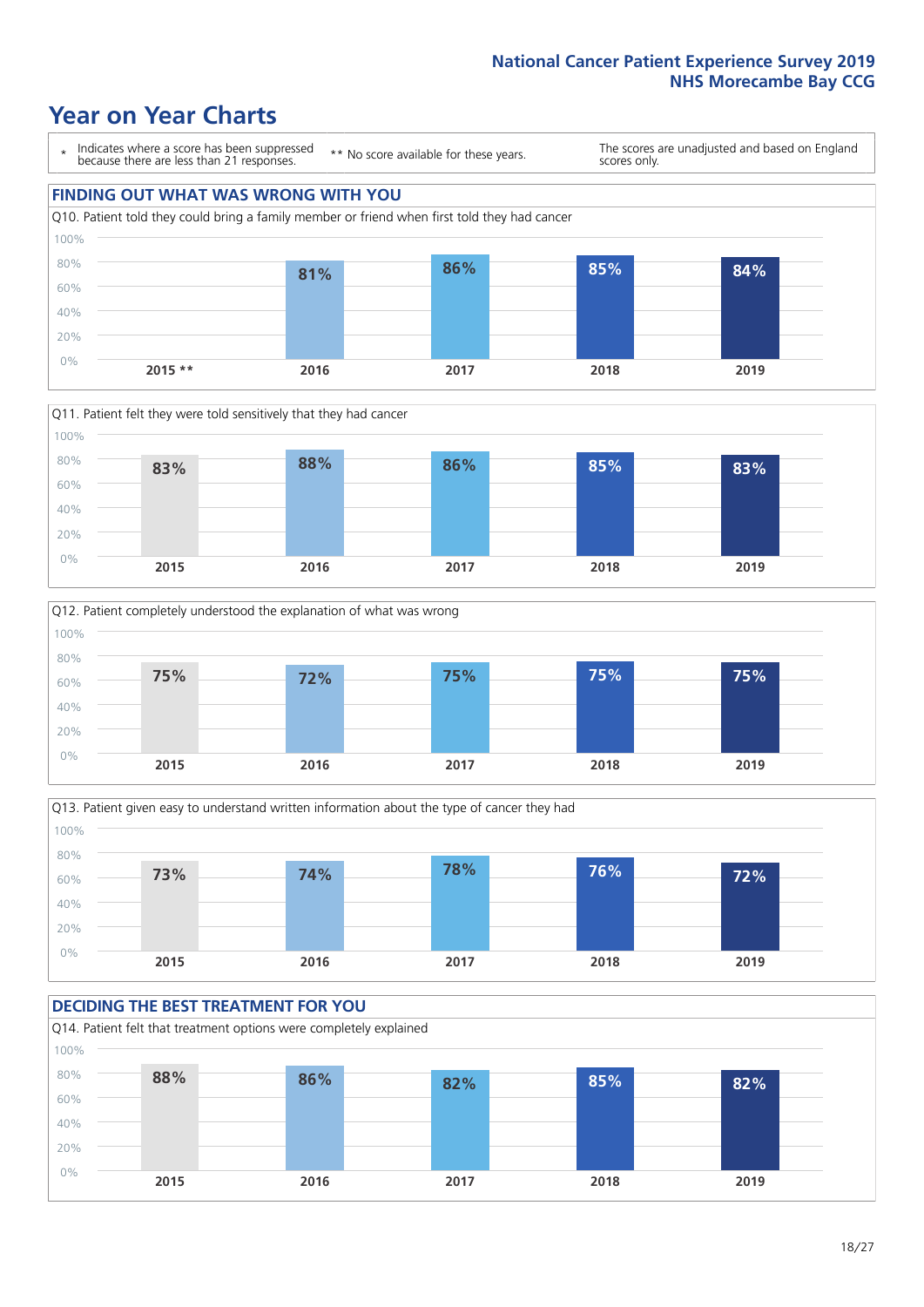### **Year on Year Charts**







Q18. Patient definitely involved as much as they wanted in decisions about care and treatment  $0%$ 20% 40% 60% 80% 100% **2015 \*\* 2016 \*\* 2017 \*\* 2018 \*\* 2019 82%**

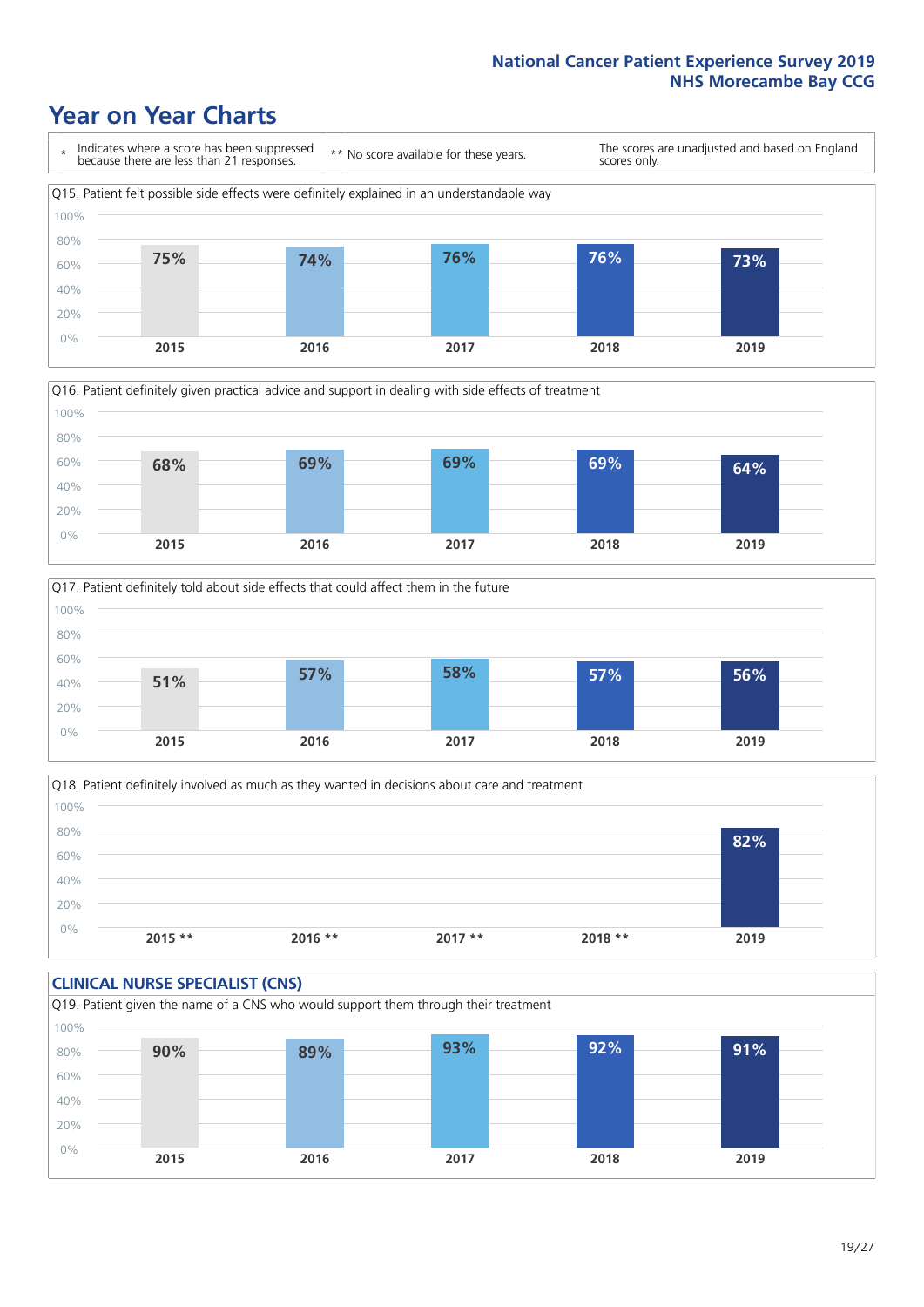### **Year on Year Charts**









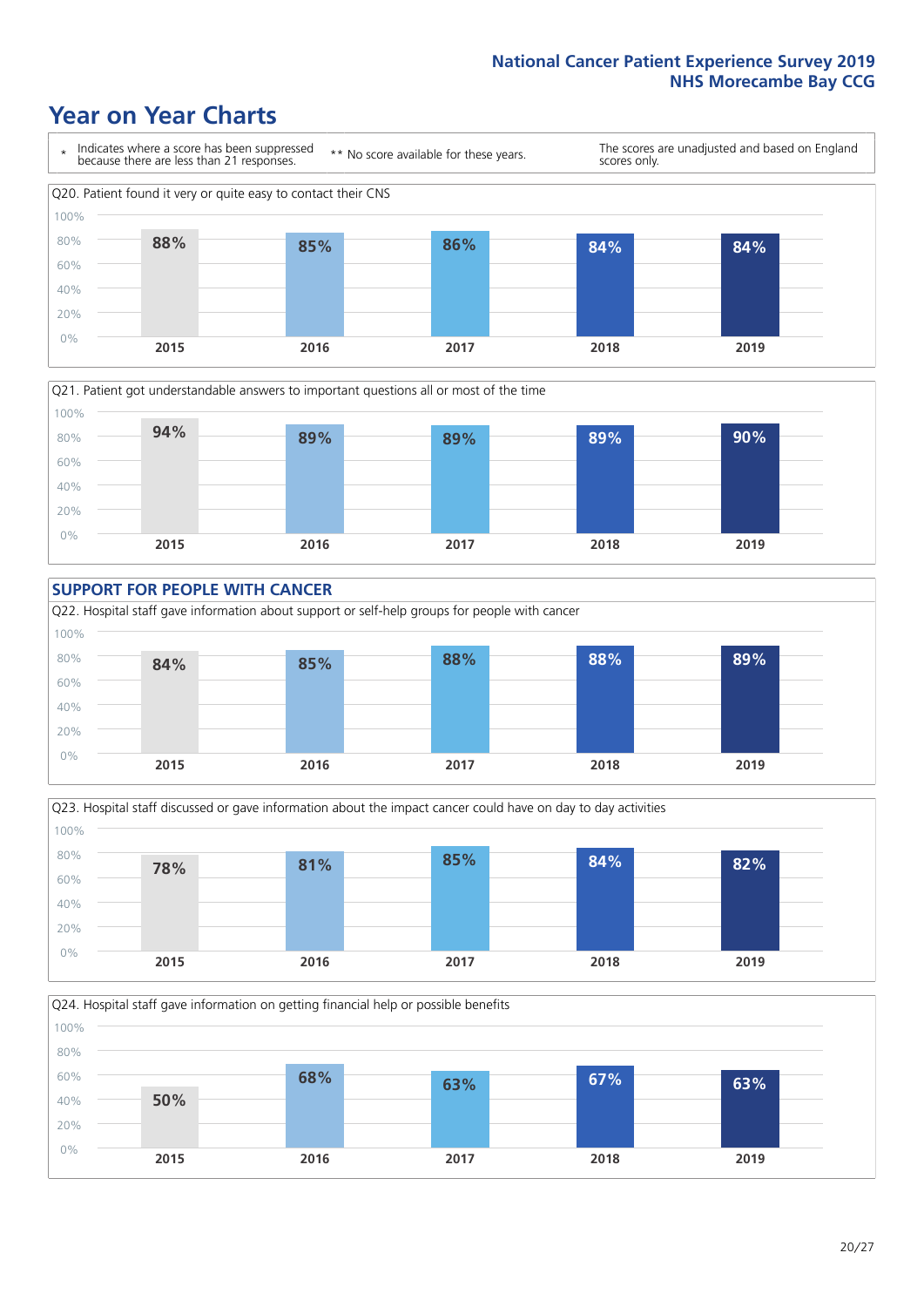### **Year on Year Charts**



#### **OPERATIONS**





#### **HOSPITAL CARE AS AN INPATIENT** Q30. Hospital staff didn't talk in front of patient as if patient wasn't there 0% 20% 40% 60% 80% 100% **2015 \*\* 2016 \*\* 2017 \*\* 2018 \*\* 2019 85%**

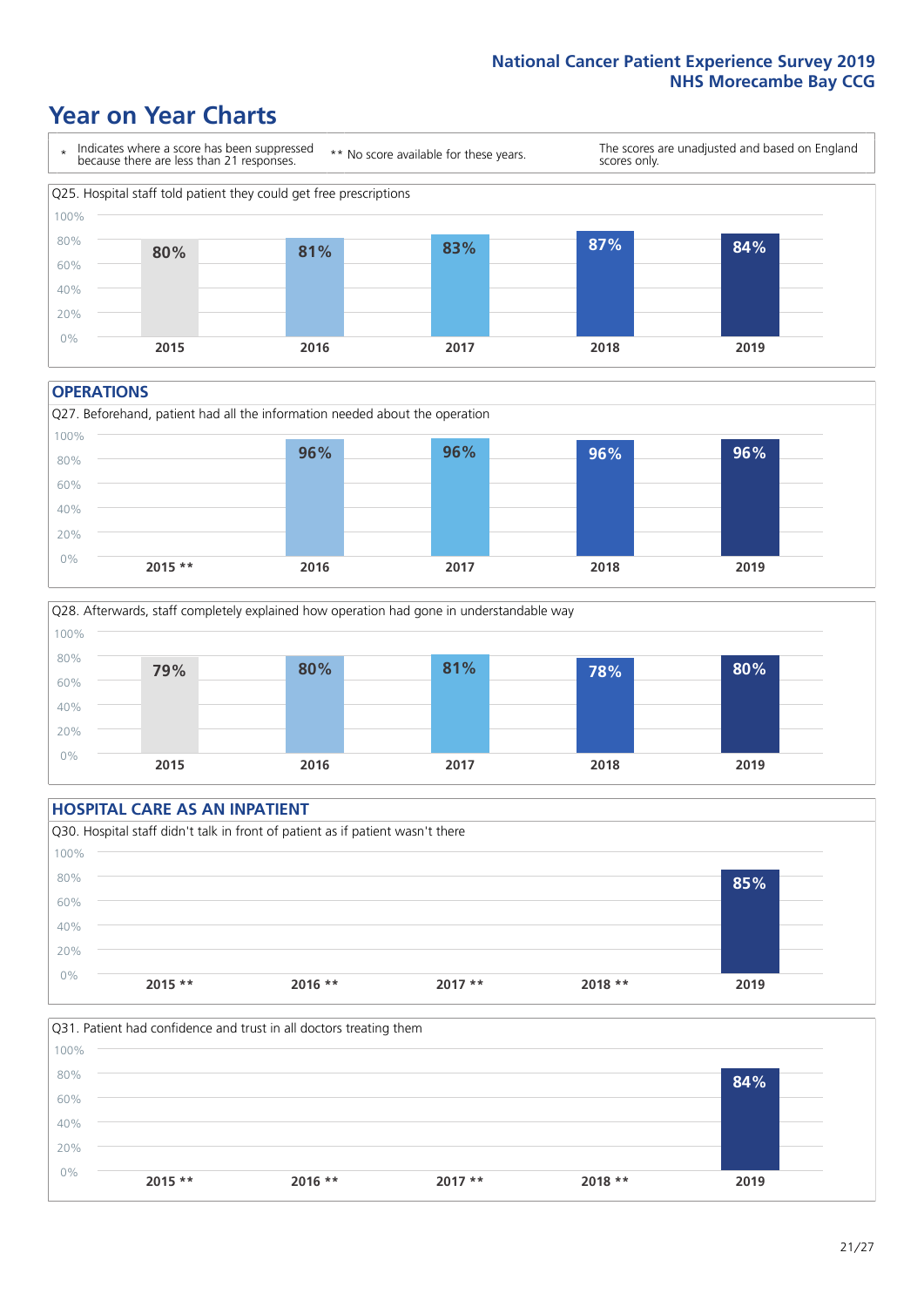### **Year on Year Charts**









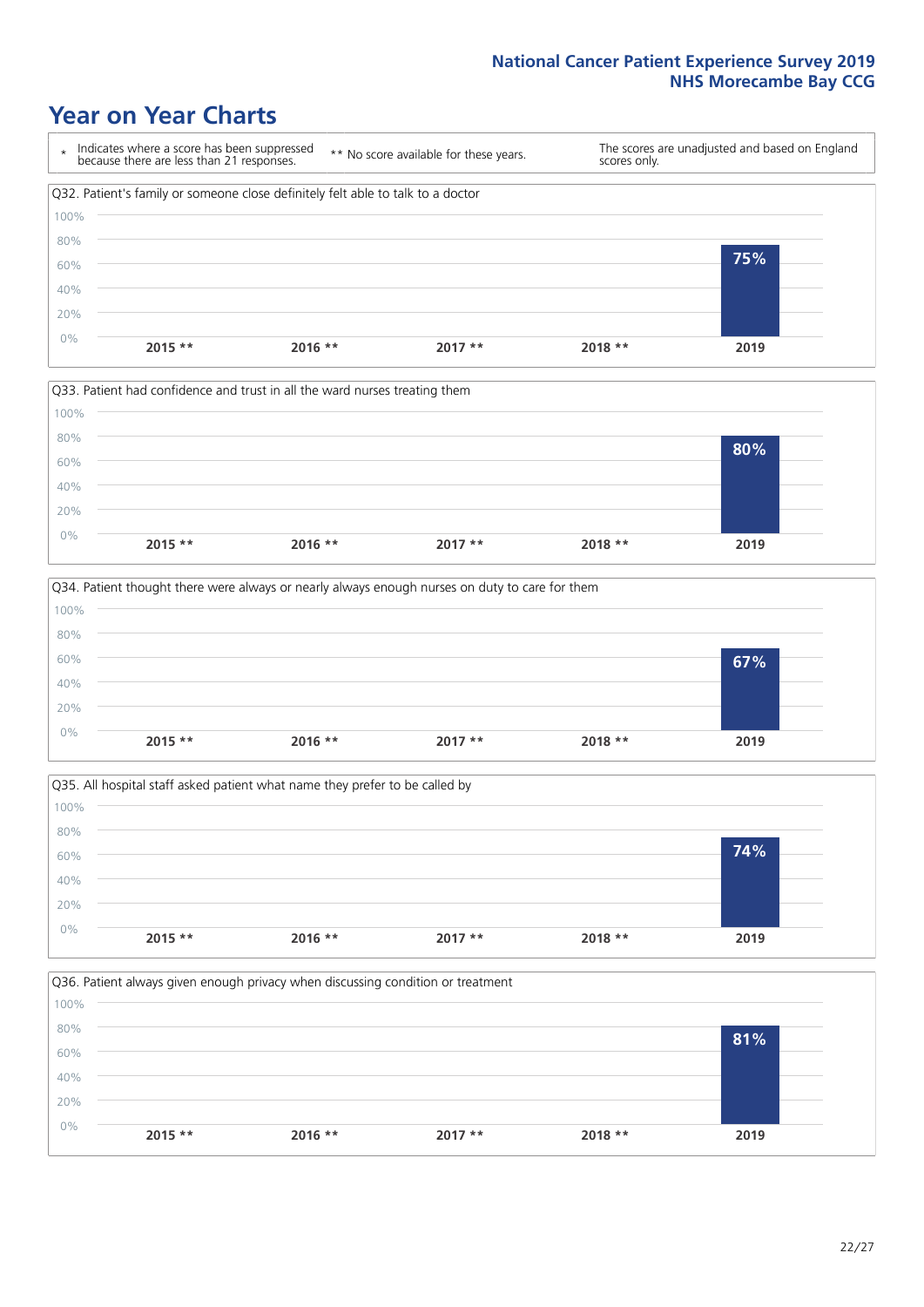### **Year on Year Charts**









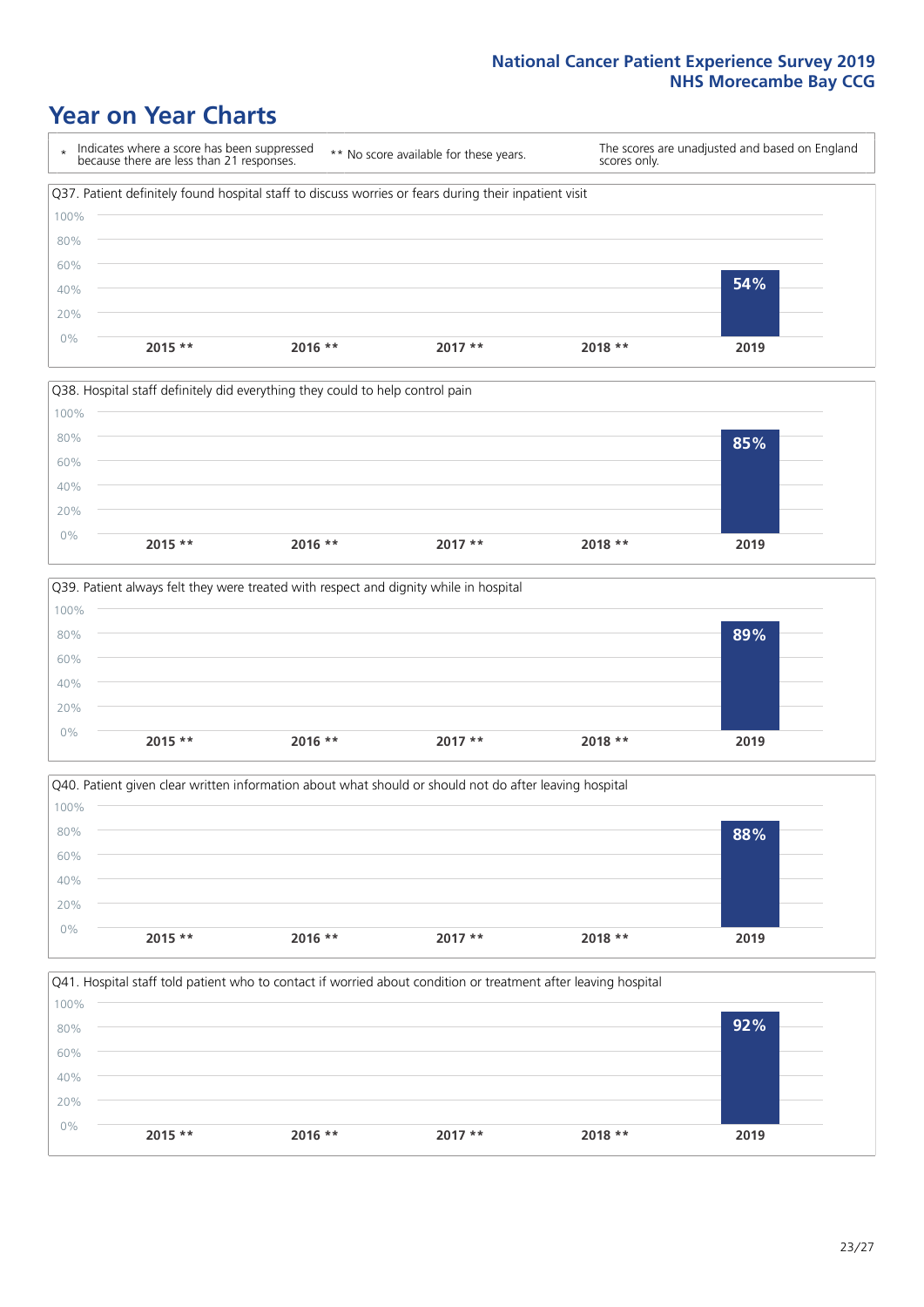### **Year on Year Charts**

\* Indicates where a score has been suppressed because there are less than 21 responses.

\*\* No score available for these years.

The scores are unadjusted and based on England scores only.

#### **HOSPITAL CARE AS A DAY PATIENT / OUTPATIENT**









Q49. Beforehand patient completely had all information needed about chemotherapy treatment 100%

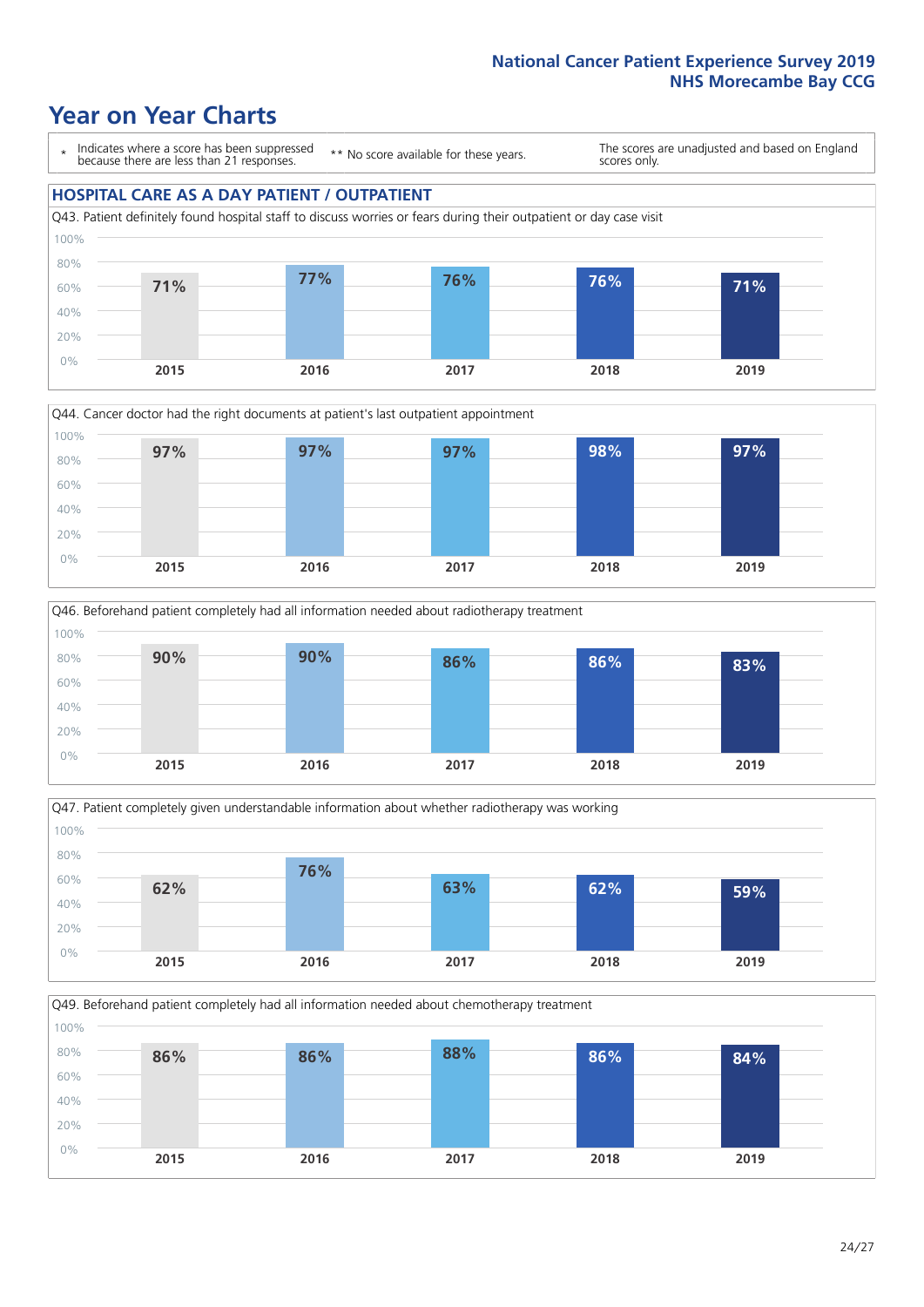### **Year on Year Charts**



#### **HOME CARE AND SUPPORT**







#### **CARE FROM YOUR GENERAL PRACTICE** Q54. GP given enough information about patient's condition and treatment 0% 20% 40% 60% 80% 100% **2015 2016 2017 2018 2019 97% 96% 97% 96% 94%**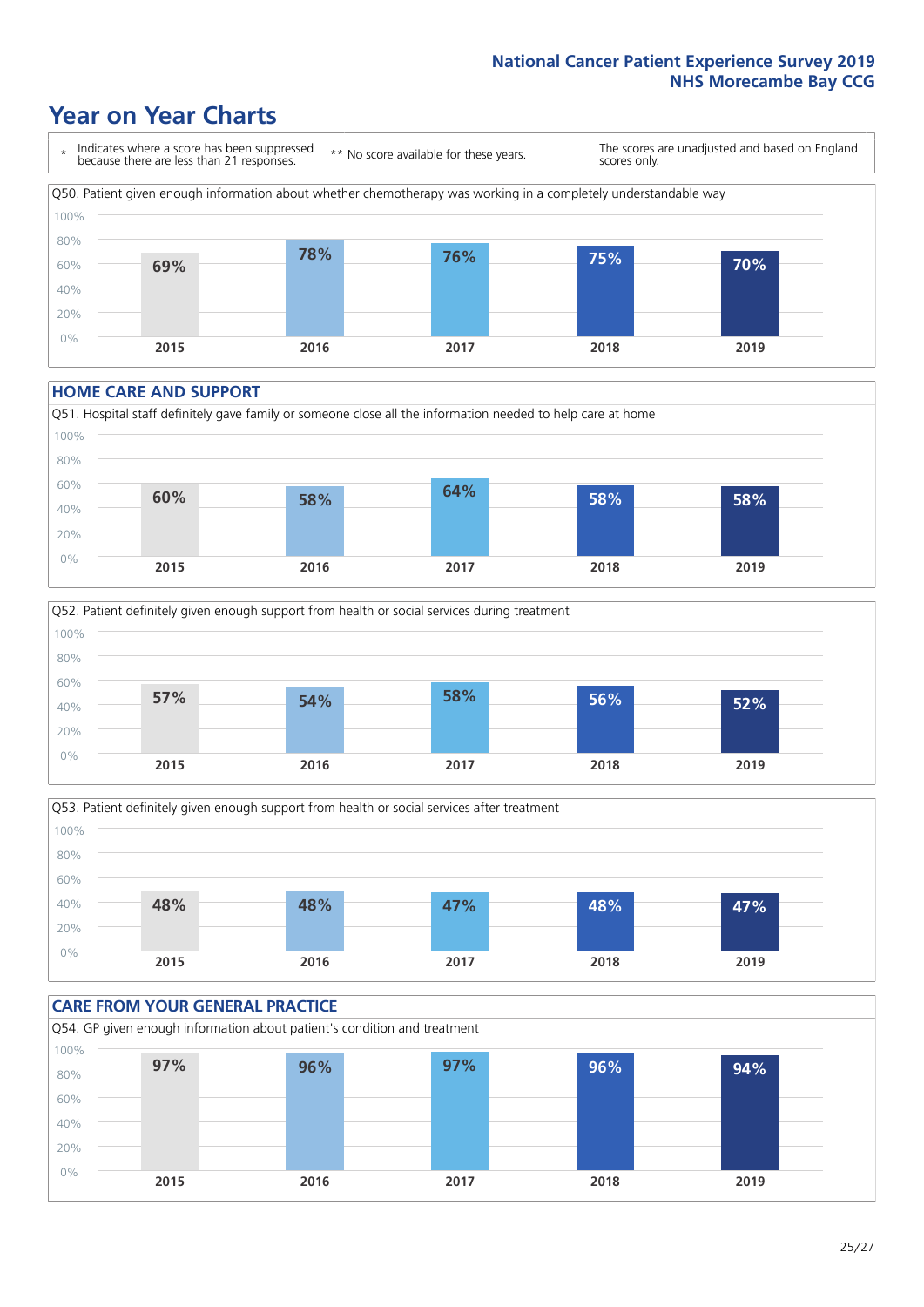### **Year on Year Charts**

\* Indicates where a score has been suppressed because there are less than 21 responses.

\*\* No score available for these years.

The scores are unadjusted and based on England scores only.



#### **YOUR OVERALL NHS CARE**







Q59. Patient felt length of time for attending clinics and appointments for cancer was about right